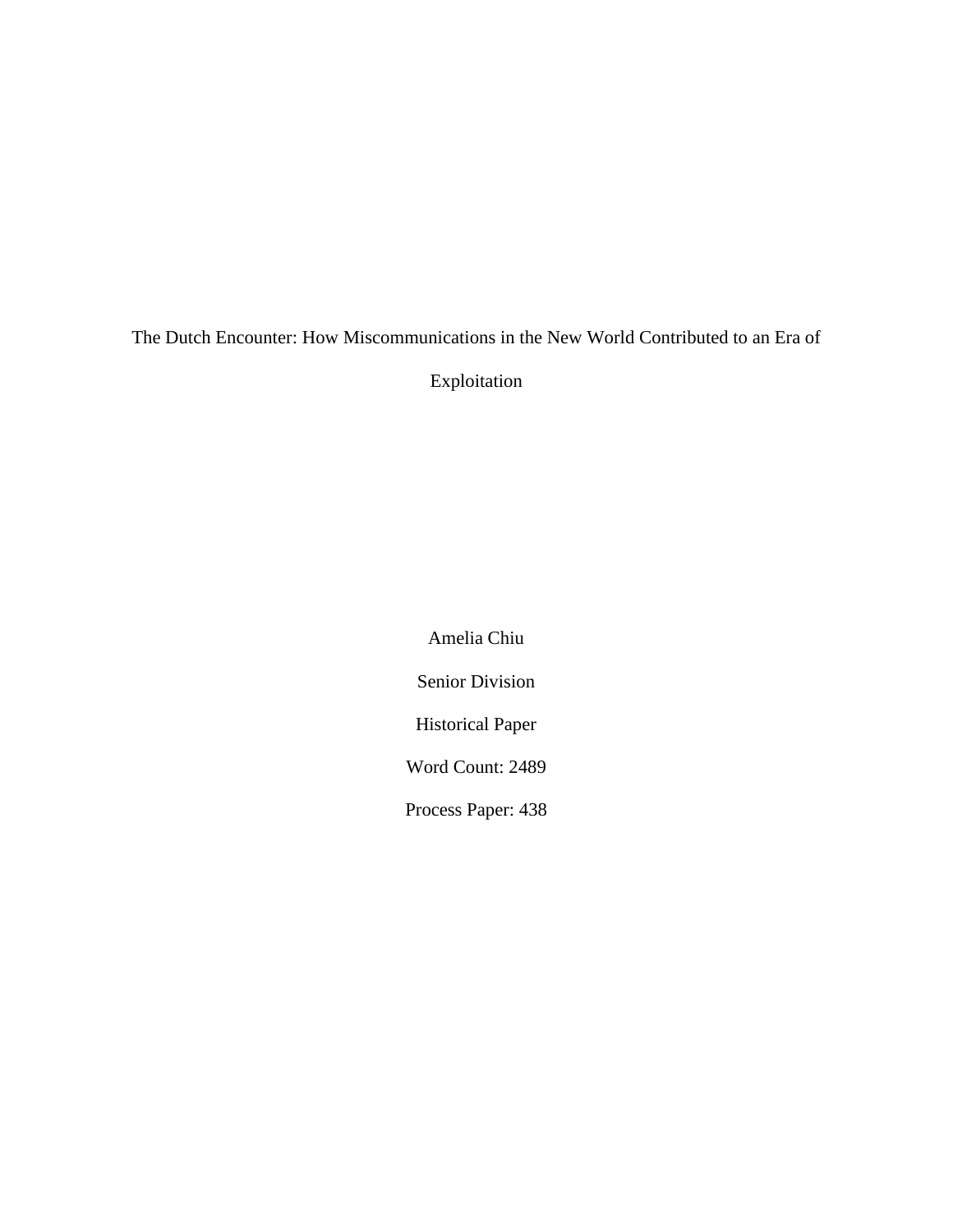#### **Process Paper**

Throughout every history class starting from the third grade, colonization of the Americas has always been one of the forerunning topics. The stories of the Spanish conquistadors forcefully taking over the southern hemisphere and the British staking claims on the eastern coast of North America have been told repeatedly. Any middle schooler can tell you that countless indigenous people perished from European diseases or in subsequent wars. However, the number of native people in the area had initially far exceeded that of European settlers, and the natives also knew the lands better. So how did the Europeans manage to drive the natives off the land in the first place?

Over the course of this project, I primarily studied Dutch interactions with the indigenous people surrounding present-day New York. I was first intrigued when a TED talk by Dr. Charles Gehring, a professor who studies the introduction of New Netherlands, appeared in my YouTube feed. He described New Netherlands and the Dutch encounters as one of America's "best kept secrets." In all the years of history classes, the Dutch influences were usually filed away as "fur traders" and the class would then move onto the Revolution or the Oregon Trail as quickly as possible. It was not until I listened to Professor Gehring talk about the many residual Dutch cultures left behind in the Americas that I became really interested in knowing what happened in New Netherlands.

Through studying this topic, I found that in comparison to other countries colonizing Americas at that time, the Dutch had a substantially greater number of contract documentations, even though they had claimed New Netherlands by similar cause as the British and the Spanish – by right of exploration. After examining several journals (or the translated version) of Dutch explorers and merchants during that time, I found that the reason the Dutch were so inclined to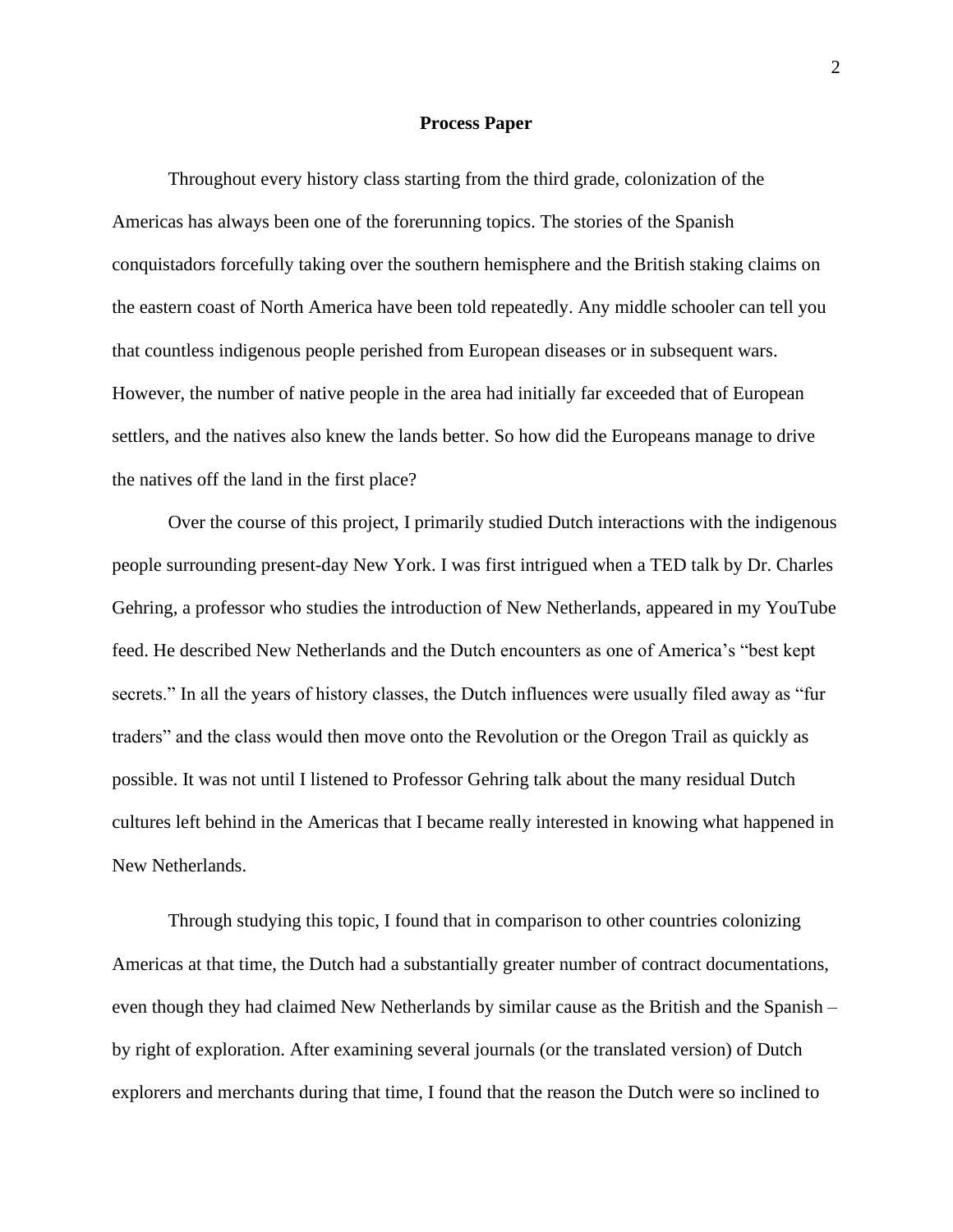document their transactions with the natives was that they wanted to legitimize their claims in the eyes of the British and the French, since the Dutch nation was a trading-post empire with less military means than the neighboring British at the time.

I believe this project really connects with this year's theme "Communication in History: The Key to Understanding" because it helps to explain the communication divide between not just different cultures, but also across disparate societal sophistications. This ties in with the Dutch encounter stories that explain how they took advantage of the natives' poor understanding of Dutch language to create lasting agreements, leading those native tribes into an era of exploitation that had so heavily defined the multitude of native interactions from the 1600s until now.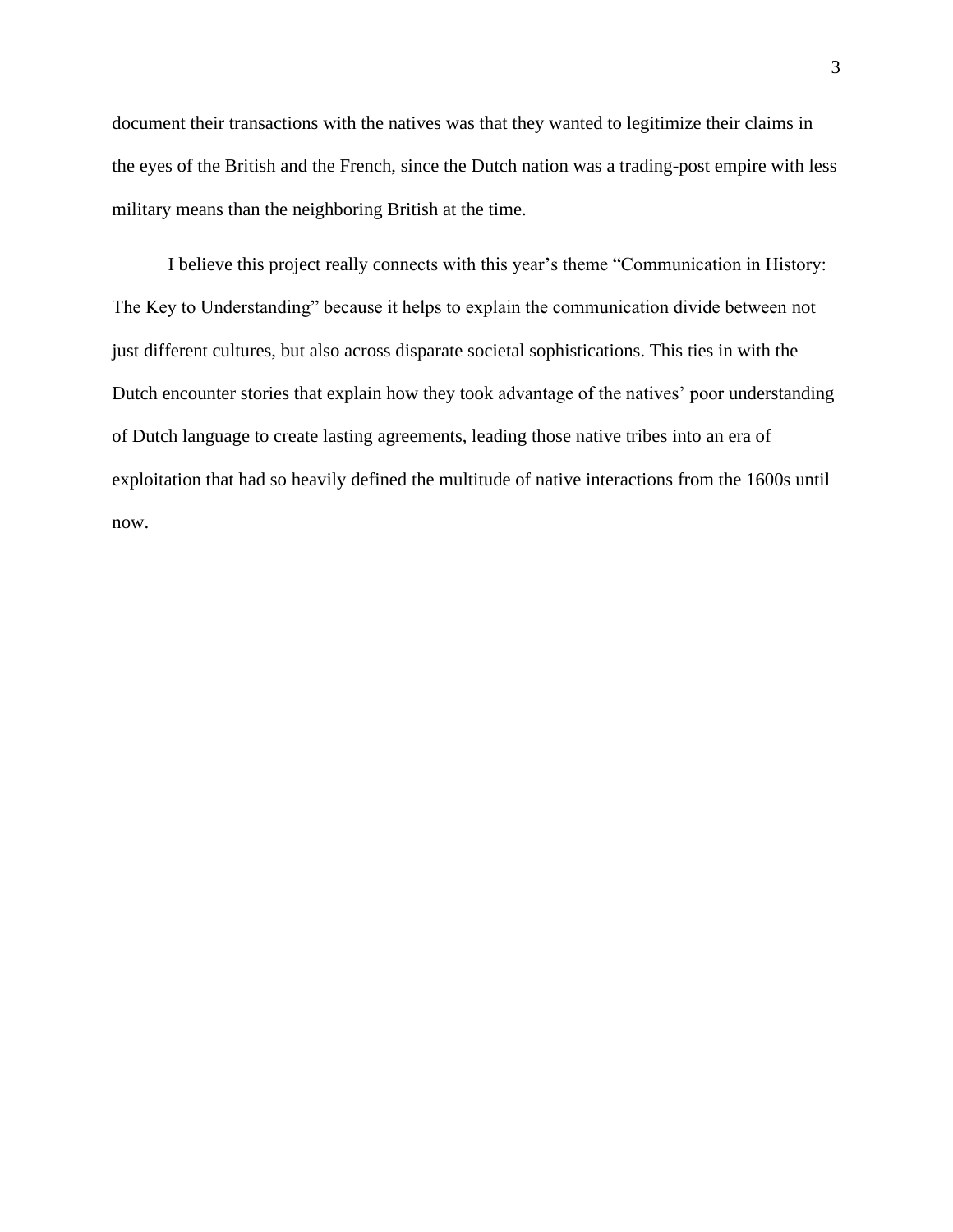*"Some [children] were thrown into the river, and when the fathers and mothers endeavored to save them, the soldiers would not let them come on land but made both parents and children* 

*drown."*

# - *Dutch colonist David Pieterszen de Vries <sup>1</sup>*

On February  $25<sup>th</sup>$ , 1643, Willem Kieft, a Dutch trade director, ordered an attack on the native Weckquaesgeek<sup>2</sup> people who had taken refuge in Pavonia<sup>3</sup> after they were driven from their homes on Manhattes Island <sup>45</sup> by neighboring tribes. This notorious encounter was later known as the "Pavonia Massacre" where over 120 Weckquaesgeek natives, including children, were killed.<sup>6</sup> In retaliation, later that year several rival tribes in the area belonging to the Wappinger Confederation<sup>7</sup> set aside their differences and united in hopes of retaking their homeland. This was the beginning of a three-year long war, known as Kieft's War or the Wappinger War. The bloodshed only ended after many of the Dutch had returned to Amsterdam and William Kieft perished during his voyage. The tribes then called a truce with the remaining settlers. In all, over 1500 natives were killed in the conflict and countless villages were destroyed.<sup>8</sup> It was a toll from which the tribes never recovered. To the Weckquaesgeek and their

<sup>&</sup>lt;sup>1</sup> A Dutch merchant who advocated for peaceful relations with the Native Americans. De Vries, David Pieterz. *Extracts from the Voyages of David Pieterszen De Vries, Master of Artillery in the Service of the United Provinces, Etc*. Compiled by Gernard Troost. New York, NY, 1841. Accessed January 25, 2021. https://www.loc.gov/item/11022411/.

<sup>&</sup>lt;sup>2</sup> Native tribe who originally occupied present-day Manhattan. Also known as Manhattoe or Manhattan. Cohen, Doris Darlington. "The Weckquaesgeek." Ardsley Historical Society. Accessed January 26, 2021. https://ardsleyhistoricalsociety.org/inthearchives/.

<sup>3</sup> Dutch colony in present-day New Jersey. "Pavonia." A Tour of New Netherland. Accessed February 03, 2021. https://www.newnetherlandinstitute.org/history-and-heritage/digital-exhibitions/a-tour-of-new-netherland/hudsonriver/pavonia/.

<sup>&</sup>lt;sup>4</sup> "Manhattes" was the Dutch name for the Manhattan Island.

<sup>5</sup> Baker, Jordan. "Kieft's War Against Native People: A Primer." New York Almanack. July 02, 2020. Accessed February 04, 2021. https://www.newyorkalmanack.com/2020/07/kiefts-war-against-native-people-a-primer/. 6 Ibid.

<sup>7</sup> Group of Eastern Algonquian people who lived on the eastside of the Hudson River. This Confederation includes tribes like the Podunk, Massaco, and the Weckquaesgeek.

<sup>8</sup> Ibid.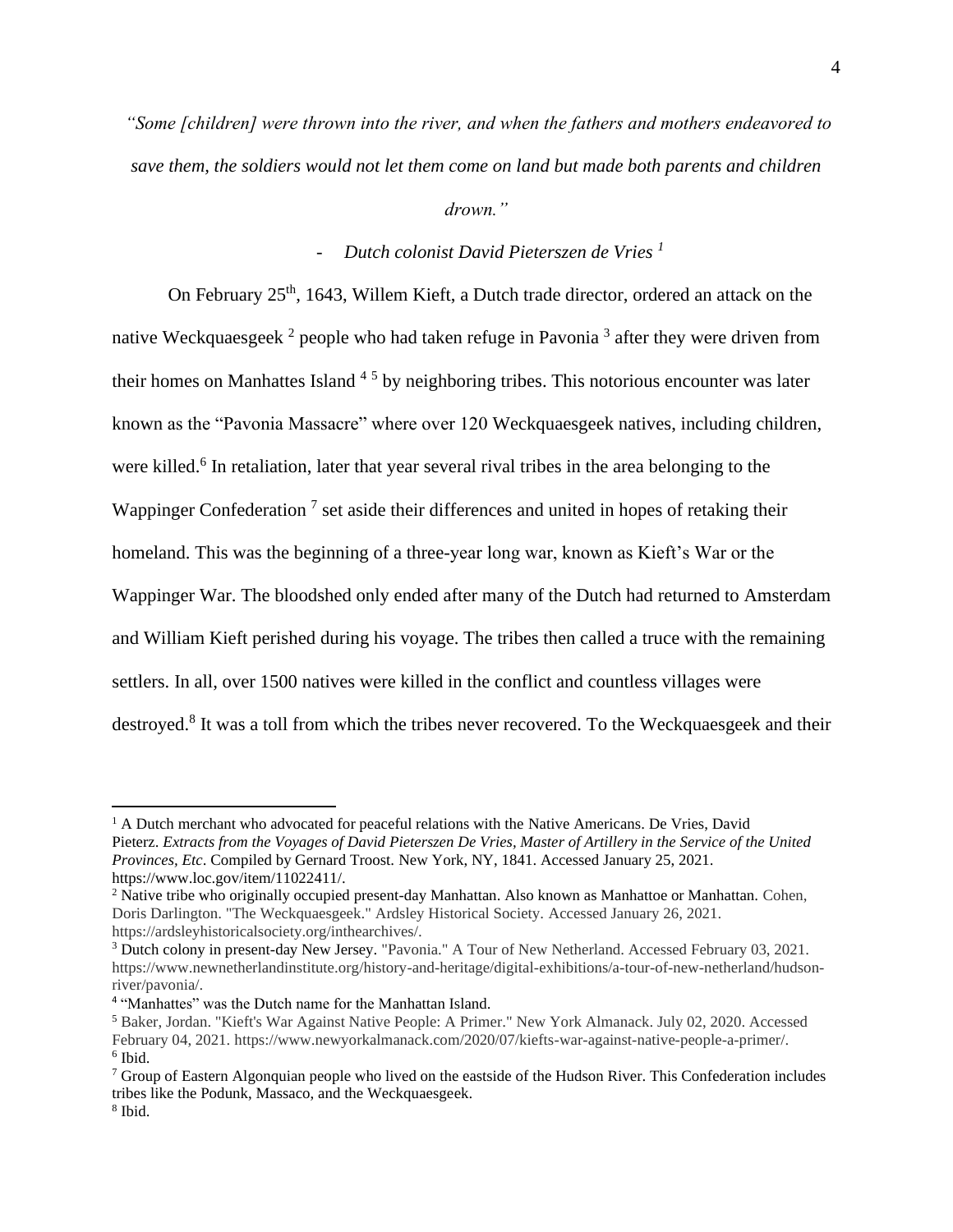partner Wappinger tribes, this war was about defending their homes. To the Dutch, they were protecting their legal ownership of the land stipulated in the contracts they had signed. How and where did communication between the Dutch and the natives break down?

From the Araucanians in Patagonia to the Cree in Alberta, the arrival of European powers like Spain, Britain, France, and the Netherlands decimated the American indigenous populations during their conquests. Miscommunications were not the sole cause of abuse but played an important part in fomenting conflicts as natives were pushed aside, thrown into slavery, or cornered into reservations. Trade-focused nations, like the Dutch, became adept at legally purchasing land from the natives. However, language barriers along with disparate societal structures and value systems, made fair exchanges exceedingly difficult. The imbalance was stark – on one side was a Dutch trade nation that had just invented the world's first public stock market, <sup>9</sup> while on the other side were indigenous people without a written language. These compound factors contributed to misunderstandings in agreements and land ownership where the natives often fell prey to predatory trade.

## **Initial Encounter**

In 1609, when Henry Hudson sailed with the Dutch East India Company <sup>10</sup> in search of a northeastern trade route to India, he certainly did not expect to find the Netherlands' first connection with the Americas. Ice passages had blocked his crew from traveling past Norway, so Hudson turned his boat, *De Halve Maen*, <sup>11</sup> to pursue a western passage. His "failed" expedition

<sup>9</sup> The Dutch East India Company was the world's first joint-stock company.

<sup>&</sup>lt;sup>10</sup> Also known as *Vereenigde Oost-Indische Compagnie or VOC*. Phelan, Ben. "Dutch East India Company: The World's First Multinational." PBS. January 07, 2013. Accessed January 31, 2021.

https://www.pbs.org/wgbh/roadshow/stories/articles/2013/1/7/dutch-east-india-company-worlds-first-multinational/. <sup>11</sup> Also known as *The Half Moon.*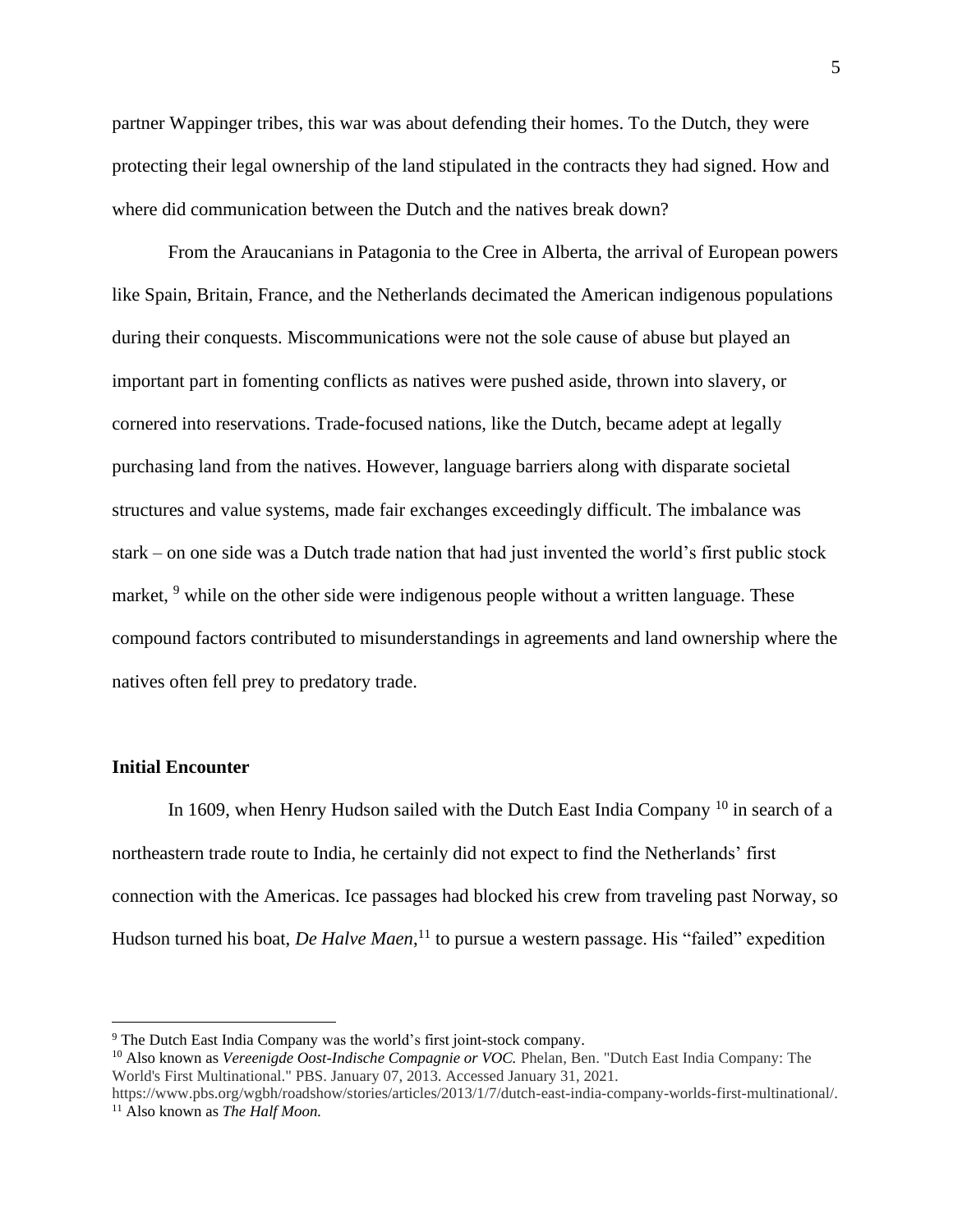landed him in Newfoundland on July 2<sup>nd</sup> and his crew continued their journey south to Chesapeake Bay and then back nearly 315 miles north to present-day Albany.<sup>12 13</sup> During his expedition, Hudson encountered many native tribes who were willing to exchange furs of beavers, otters, minks, lynx, and muskrats for manufactured European goods.<sup>14</sup> When Hudson returned to Amsterdam, the Dutch were elated and continued to send expeditions with the Dutch East India Company to the Americas.

# **The West India Company**

Early contacts between the native tribes and the Dutch were peaceful, like the relationship the natives had with the French at the time. Trade with local tribes was plentiful, with an ample supply of fur and timbers like oak and nut wood that were in short supply back in Europe's deforested mainland. The West India Company  $(WIC)^{15}$  was established to facilitate trade route expansion to continental Europe. Despite profitability, it still took three years before the WIC collected sufficient funds (6 million guilders)<sup>16</sup> to fully operate merchant houses over the Atlantic.<sup>17</sup> In 1624, the WIC acquired enough funds to send 30 Walloon families (an ethic group originated in present-day Belgium) and their servants to establish trading posts and storehouses at Fort Wilhelmus and Fort Orange.<sup>18</sup> Eventually, the WIC directorship was

<sup>12</sup> Mancall, Peter C. "Strangers In A New Land." *American Heritage*, Spring 2009. Accessed February 01, 2021. <sup>13</sup> The Hudson River is 315 miles long.

<sup>&</sup>lt;sup>14</sup> "The Dutch and the Indians." Native American Netroots. May 14, 2011. Accessed February 04, 2021. http://nativeamericannetroots.net/diary/961#:~:text=.

<sup>&</sup>lt;sup>15</sup> Also referred *West-Indische Compagnie* or *WIC*. Emmer, Pieter. "West India Company, Dutch." Encyclopedia.com. January 31, 2021. Accessed January 31, 2021. https://www.encyclopedia.com/history/newswires-white-papers-and-books/west-india-company-dutch.

<sup>&</sup>lt;sup>16</sup> Currency of the Netherlands at the time. "Guilder." Dictionary.com. Accessed January 31, 2021. https://www.dictionary.com/browse/guilder.

<sup>17</sup> Emmer, Pieter. "West India Company, Dutch." Encyclopedia.com. January 31, 2021. Accessed January 31, 2021. https://www.encyclopedia.com/history/news-wires-white-papers-and-books/west-india-company-dutch.  $18$  Ibid.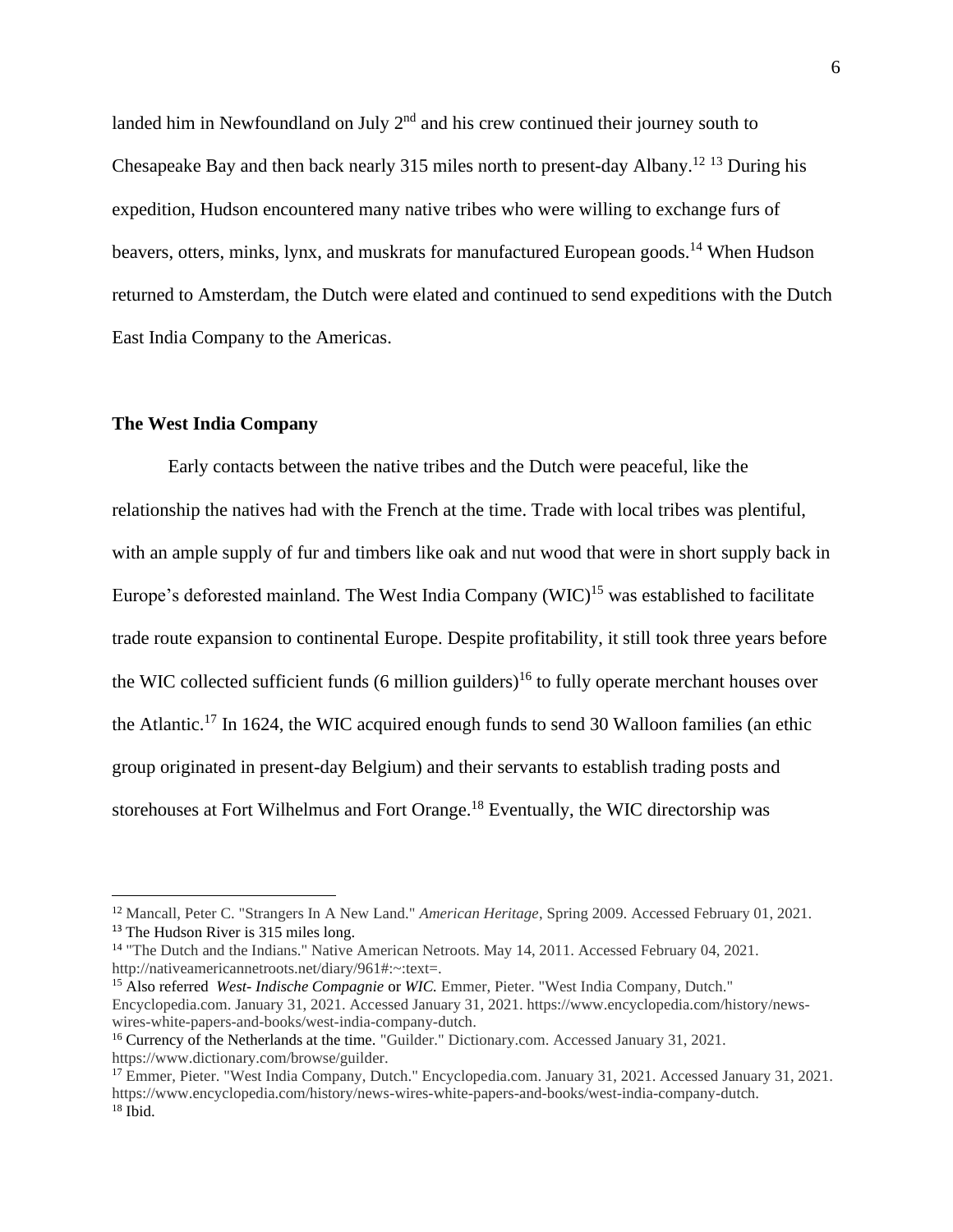succeeded by Peter Minuit, later famed as the founder of present-day New York. As business continued to flourish, more Dutch settlers poured in, and the demand for land and farms grew. The natives' ancestral lands thus became convenient targets.

# **Legalizing Claims on New Amsterdam (Present-day New York)**

With the French and British (the latter with colonies in Jamestown and Plymouth) also competing for trade dominance back in Europe, the Dutch knew their presence would be challenged in the New World. During this time, most of the European powers established land for their colonies on a "claim by exploration" basis. The Dutch were a small nation, so they sought to make their claims not just by force, but also by ways of trade, through buying land from the tribes and securing their acquisitions through contracts. Peter Minuit, director of WIC trade, had instructed his crew and other merchants to approach the natives and negotiate terms. They ended up stumbling upon of a group of Canarsee<sup>19</sup> and their chief Seyseys to strike a deal. 20

On November  $7<sup>th</sup>$ , 1626, it was reported by Peter Schagen, a Dutch merchant, that "they have purchased the Island Manhattes from the Indians for the value of 60 guilders. It is 11,000 morgens in size." <sup>21</sup> Many have heard of this as the \$24 purchase of Manhattan, but exact details were difficult to verify since the trade was conducted through "60 guilders" worth of European goods like knives, axes, clothing, and glass beads, not actual currency.<sup>22</sup> Experts have tried to convert this trade into present-day value, but there has been no consensus as the estimates ranged

 $19$  A subdivision of the Lenape and part of the Delaware Nation. Originated from present-day Brooklyn. Manbeck, John B. "Ask a Historian: What Happened to Brooklyn's Native American Tribes?" Brooklyn Daily Eagle. October 11, 2019. Accessed February 03, 2021. https://brooklyneagle.com/articles/2019/05/02/ask-a-historian-whathappened-to-brooklyns-native-american-tribes/.

<sup>20</sup> Benchley, Nathaniel. "The \$24 Swindle." *American Heritage*, December 1959. Accessed January 29, 2021.  $21$  See Appendix A

<sup>22</sup> Benchley, Nathaniel. "The \$24 Swindle." *American Heritage*, December 1959.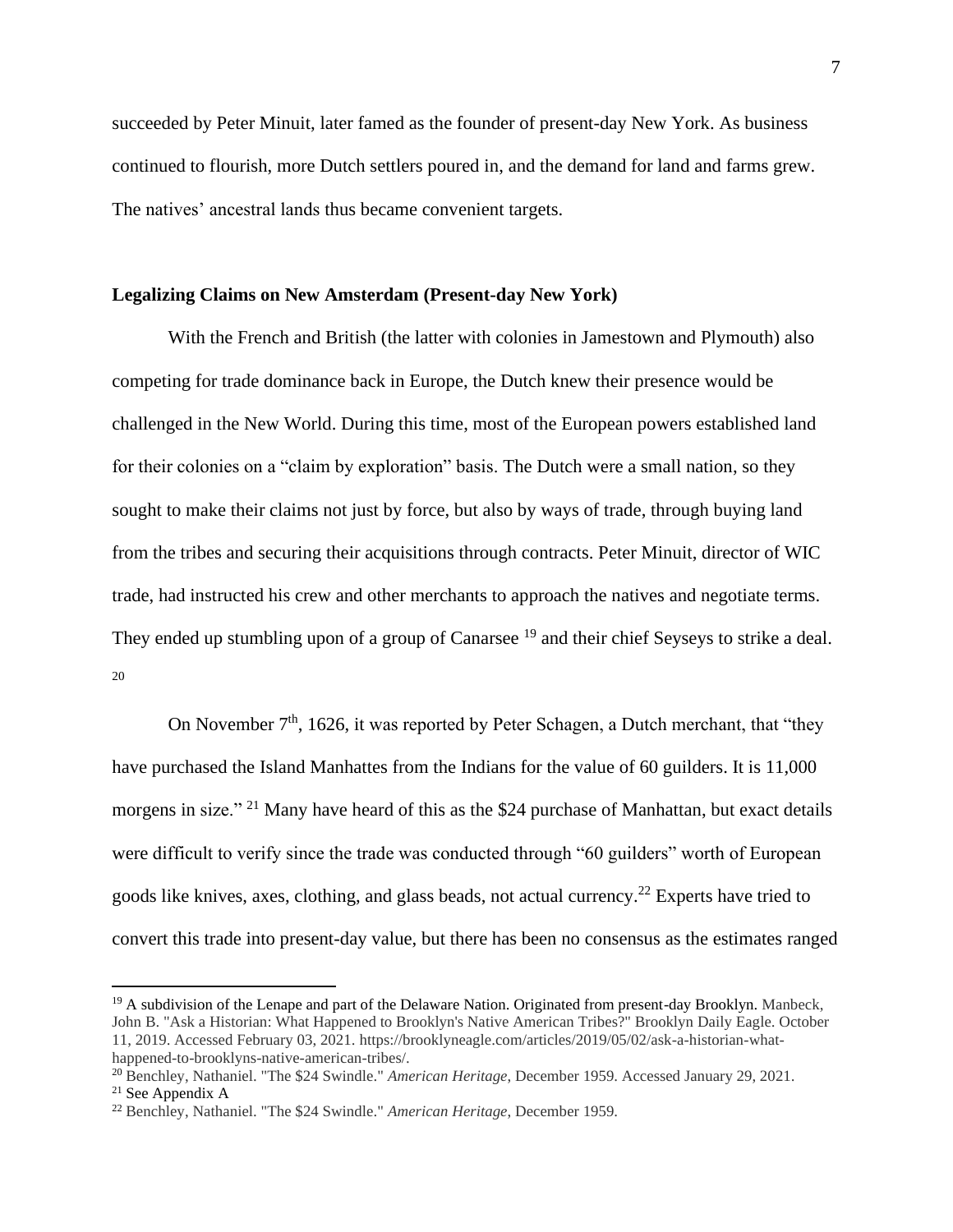from the well-known \$24<sup>23</sup> to \$17,386.<sup>24</sup> A key ambiguity was how to establish the worth of 60 guilders, a sum that the natives did not have a comprehension of.

At the time, European goods were in high demand. So when Seyseys, leader of the Canarsee tribe, heard that Peter Schagen was offering valuable goods for the "rights" to the land that he and his tribe were not occupying, Seyseys was content to take the deal.<sup>25</sup> He collected his tribe's share of knives, axes, clothing, and glass beads and moved his tribe further south to a different hunting camp named Werpoes<sup>26</sup> (near present-day Brooklyn). However, during this time, tribes in the area settled on territories for residency or for hunting, while "individual and family rights to resources were not absolute." <sup>27</sup> Thus, Seyseys had misinterpreted what the agreement truly meant.

After the Canarsee left, the Dutch went about building storehouses for their business, erecting pens for their livestock, and roaming around the island to collect resources like pumpkins and squash. However, they later found out that the Canarsee tribe whom the Dutch had struck a deal with were not the primary inhabitants of the island and had only used the southern end of the island as hunting grounds.<sup>28</sup> The other group that resided on the same land was the Weckquaesgeek and the tribe were confused and enraged, for the Manhattes Island was not the Canarsee's to sell, nor for anyone to own as private property.

<sup>23</sup> Benchley, Nathaniel. "The \$24 Swindle." *American Heritage*, December 1959.

<sup>24</sup> Martin, Philip. "Our Cheating Hearts - From Peter Minuit to Jose Altuve." Critical Mass. January 26, 2020. Accessed February 04, 2021. https://www.arkansasonline.com/news/2020/jan/26/our-cheating-hearts-from-minuitto-altu/.

<sup>&</sup>lt;sup>25</sup> Martin, Philip. "Our Cheating Hearts - From Peter Minuit to Jose Altuve." Critical Mass.  $26$  Ibid

<sup>&</sup>lt;sup>27</sup> Carlos, Ann M., and Frank D. Lewis. "The Economic History of the Fur Trade: 1670 to 1870." EH.net. March 16, 2008. Accessed February 04, 2021. https://eh.net/encyclopedia/the-economic-history-of-the-fur-trade-1670-to-1870/.

<sup>28</sup> Benchley, Nathaniel. "The \$24 Swindle." *American Heritage*, December 1959.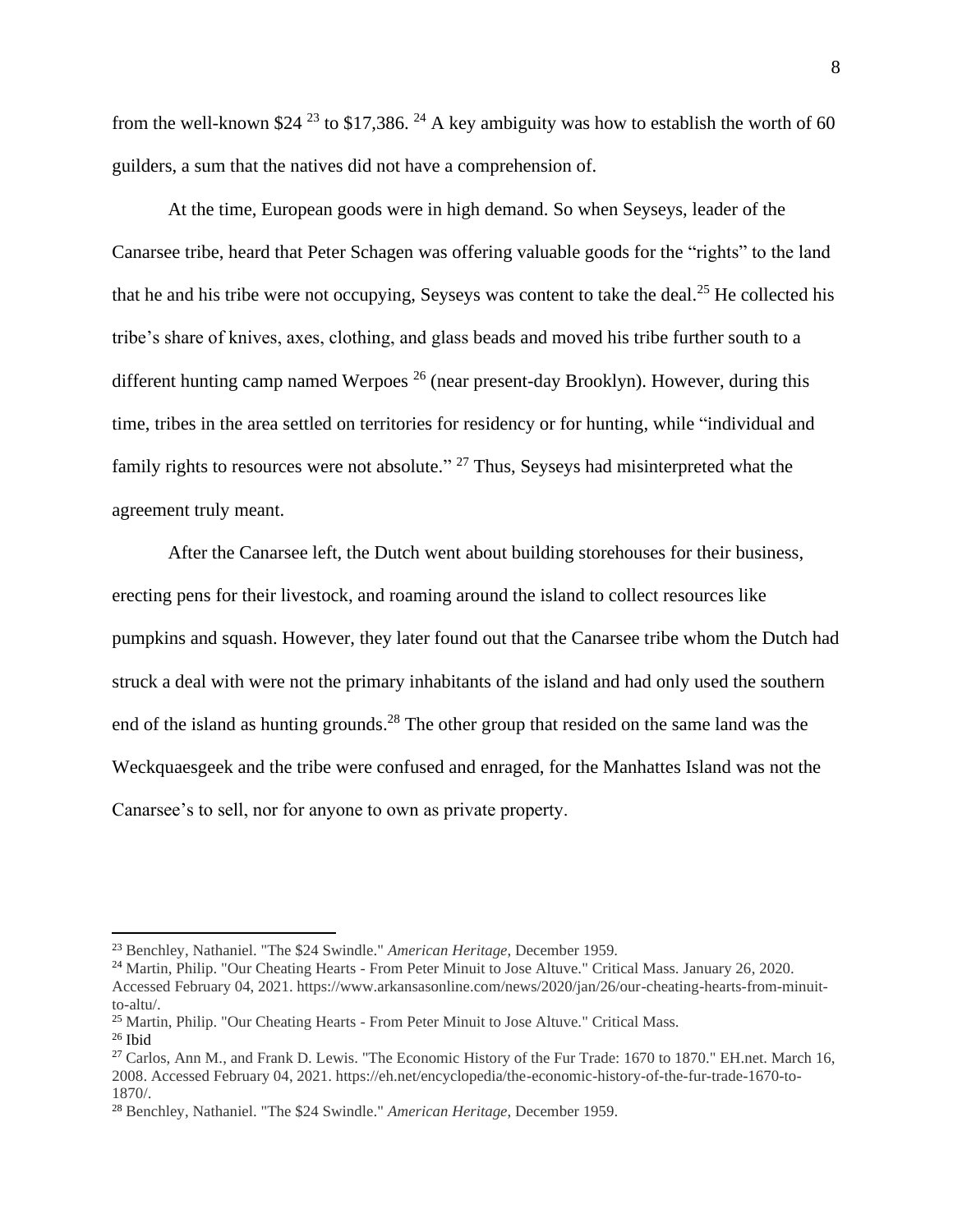The Weckquaesgeek were the main inhabitants of the island, occupying the northern three-quarters of Manhattes Island, and had not taken part in the sale that their rivals Canarsee made. When they complained to the Dutch, they were told that the contract had already been signed and that there was nothing the Weckquaesgeek could do.<sup>29</sup> The Dutch only offered the Weckquaesgeek small trinkets for their trouble.<sup>30</sup> When the Weckquaesgeek came to arms against the Dutch, they were quickly shot down by firearms, losing many members.

# **Facing Near-Extinction**

Throughout the whole conflict with the Dutch, the Weckquaesgeek also had a contentious relationship with the Canarsee and the Mohawk tribe from the north. The Weckquaesgeek's numbers dwindled quickly as the tribe was unable to sustain a three-fronts conflict.<sup>31</sup> Eventually, they left and took refuge in Pavonia (present day New Jersey), leading up to the "Pavonia Massacre" which took place in 1643. This trade by the Dutch and the Canarsee had pushed the Weckquaesgeek out of their ancestral land and eventually led to the decline of the entire tribe.

When the Dutch first arrived in New Amsterdam, approximately 60,000 members of the Wappinger Confederation lived in the surrounding areas. After centuries of resistance against the Dutch, English and the Americans, their numbers have shrunk to virtual non-existence.<sup>32</sup>

#### **Misunderstandings from Differing Value Systems**

In 17<sup>th</sup> century Europe, land and private property rights were well established. Land was something that belonged to owners, documented through contracts or deeds as artifacts of

<sup>29</sup> Benchley, Nathaniel. "The \$24 Swindle." *American Heritage*, December 1959.

<sup>30</sup> Ibid

 $31$  Ibid

<sup>32</sup> John B. "Ask a Historian: What Happened to Brooklyn's Native American Tribes?" Brooklyn Daily Eagle.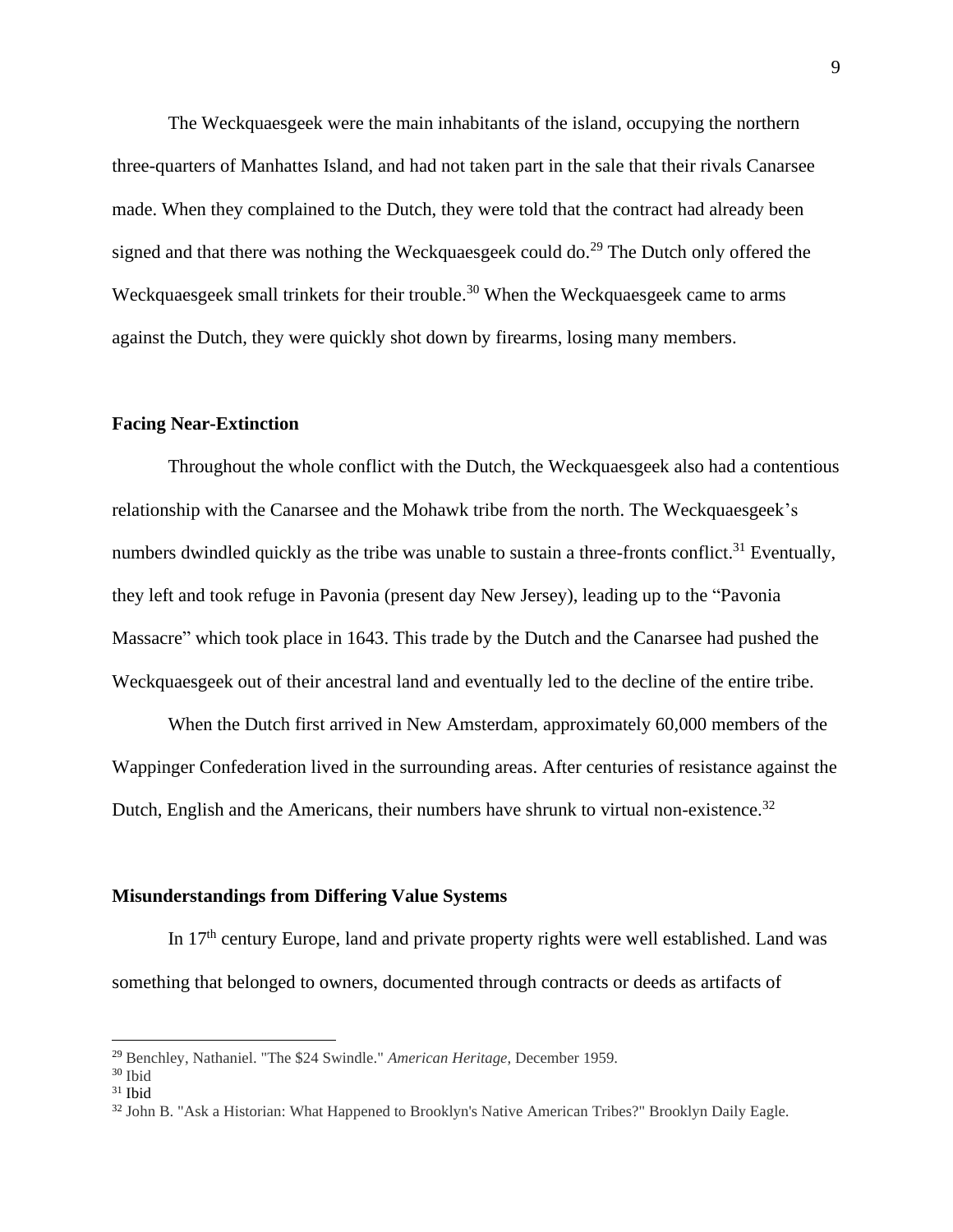transactions. However, property ownership was not a concept familiar to any of the indigenous groups. While many tribes had designated hunting grounds, no tribe "owned" a designated plot of land. Land was seen the same as the sea, the sky, and the stars, among all things that belonged only to nature.

The natives also generally practiced the ethic of generosity, which consisted of liberal gift-giving where any visitor to one's encampment was to be supplied with food and shelter.<sup>33</sup> The primary objective of a tribe was survival, but a livelihood dependent on hunting was inherently risky. Therefore, societal rules were adapted to help reduce the risk of starvation.<sup>34</sup>

One example of a Dutch land deed was the purchase of three islands in the Hudson River near Troy from three native Mohicans. In this document,<sup>35</sup> it is evident that the only words the Mohicans could possibly muster were their signatures, signed in the symbol of a horse, fish, and a net.

The misconception of land ownership, along with a lack of knowledge of European property rights by the natives, made fair exchanges next to impossible. The Dutch, in these cases, had exploited the indigenous tribes, even when their lands were not taken by force.

#### **Historical and Future Implications**

One and a half centuries and many agreements later, an analogous example was again seen in the Treaty of Fort Wayne. In 1809, Governor William Henry Harrison of the Indiana Territory <sup>36</sup> bought 2.5 million acres of land in present-day Michigan, Indiana, Illinois, and Ohio

<sup>&</sup>lt;sup>33</sup> Carlos and Lewis, "The Economic History of the Fur Trade 1670-1870, Economic History Association. <sup>34</sup> Ibid

<sup>&</sup>lt;sup>35</sup> See Appendix B.

<sup>36</sup> Modern day Indiana, Illinois, Wisconsin, Michigan, and Minnesota. "Indiana Territory." Indiana Territory - Ohio History Central. Accessed February 04, 2021. https://ohiohistorycentral.org/w/Indiana\_Territory.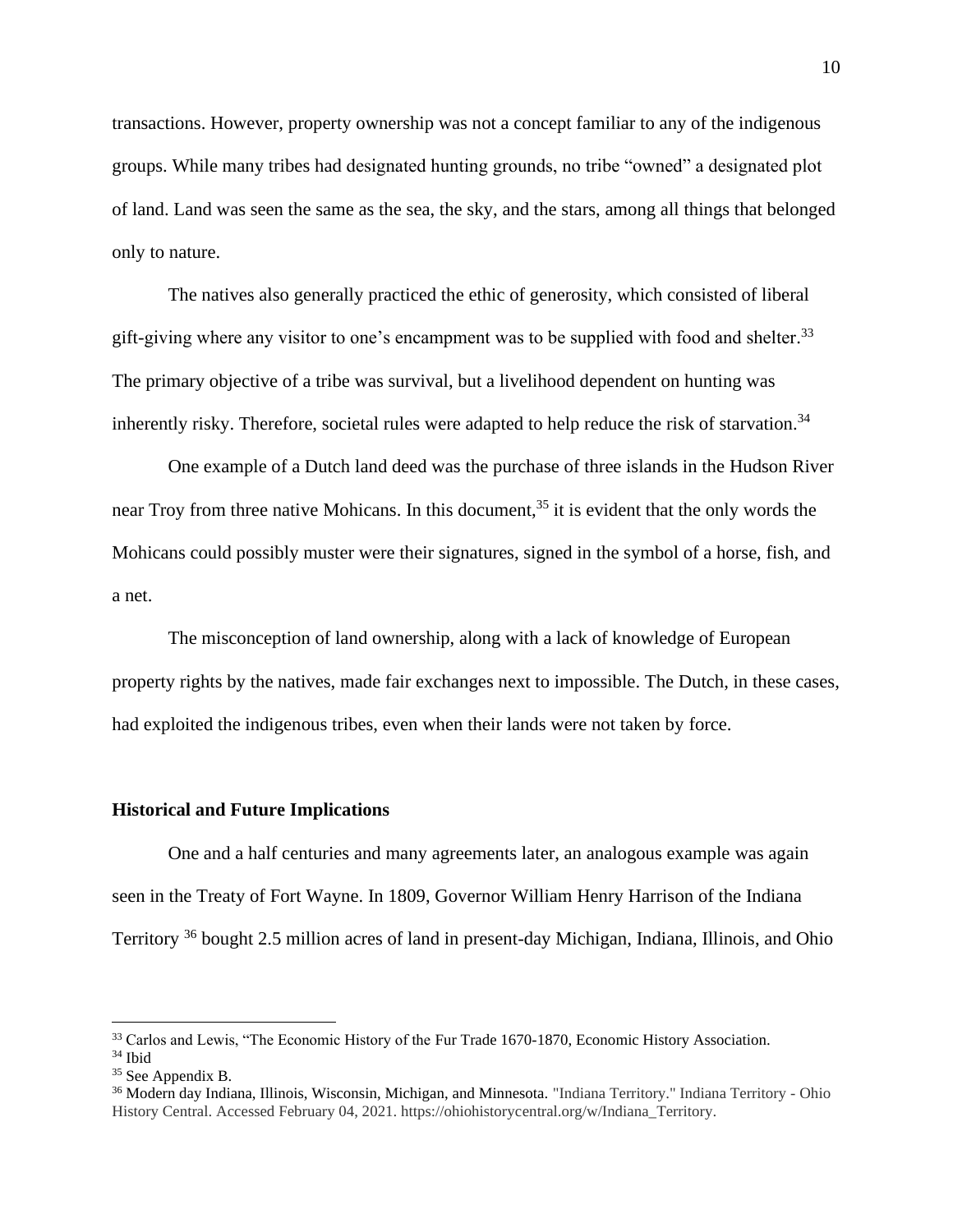for just 2 cents per acre.<sup>37</sup> The Wea, Miami, and Kickapoo tribes were invited to Fort Wayne to negotiate the land purchase. The Miami tribe insisted that they had rights to the areas around the Wabash River and negotiated on behalf of all tribes. Eventually, Harrison purchased the land as a tract. 38 39 40

However, on the northern end of the purchased territory was where Tecumseh, the leader of the Shawnee tribe, resided. He argued that the leaders of the Wea, Miami, and Kickapoo did not have the right to sell the land since the land was held in commons among all tribes in the area. <sup>41</sup> Harrison defended that the Miami tribe were the sole owners of the land and could sell if they had so chosen. Without other means of appeal, Tecumseh called for war and battled ferociously over the following years, which eventually led to his demise and the permanent loss of the Indiana Territory for all tribes. Like the Weckquaesgeek's story in New Amsterdam, the lack of initial communication and unclear ownership among the groups had cost the natives.<sup>42</sup>

The Treaty of Fort Wayne was one of an estimated 368 native treaties signed by the American government, among which many were similarly controversial – including the Treaty of Fort Pitt (1778), Treaty of Greensville (1795), Treaty of New Echota (1835),<sup>43</sup> and more.

Even in modern times, we can observe the recurring theme of advanced nations employing opaque contract terms and processes for their own gains. For example, many developing countries like Pakistan, Angola, Kenya, and others have taken on large infrastructure

<sup>37</sup> Pruitt, Sarah. "Treaties Brokered-And Broken-With Native American Tribes." History.com. November 10, 2020. Accessed February 04, 2021. https://www.history.com/news/native-american-broken-treaties.

<sup>38</sup> A large expanse of area.

<sup>&</sup>lt;sup>39</sup> Pruitt. "Treaties Brokered-And-Broken with Native American Tribes," History.com.

<sup>40</sup> See Appendix C

<sup>41</sup> Tucker, G.. "Tecumseh." Encyclopedia Britannica, January 1, 2021. Accessed April 13, 2021. https://www.britannica.com/biography/Tecumseh-Shawnee-chief.

<sup>42</sup> Ibid

<sup>43</sup> Pruitt. "Treaties Brokered-And-Broken With Native American Tribes," History.com.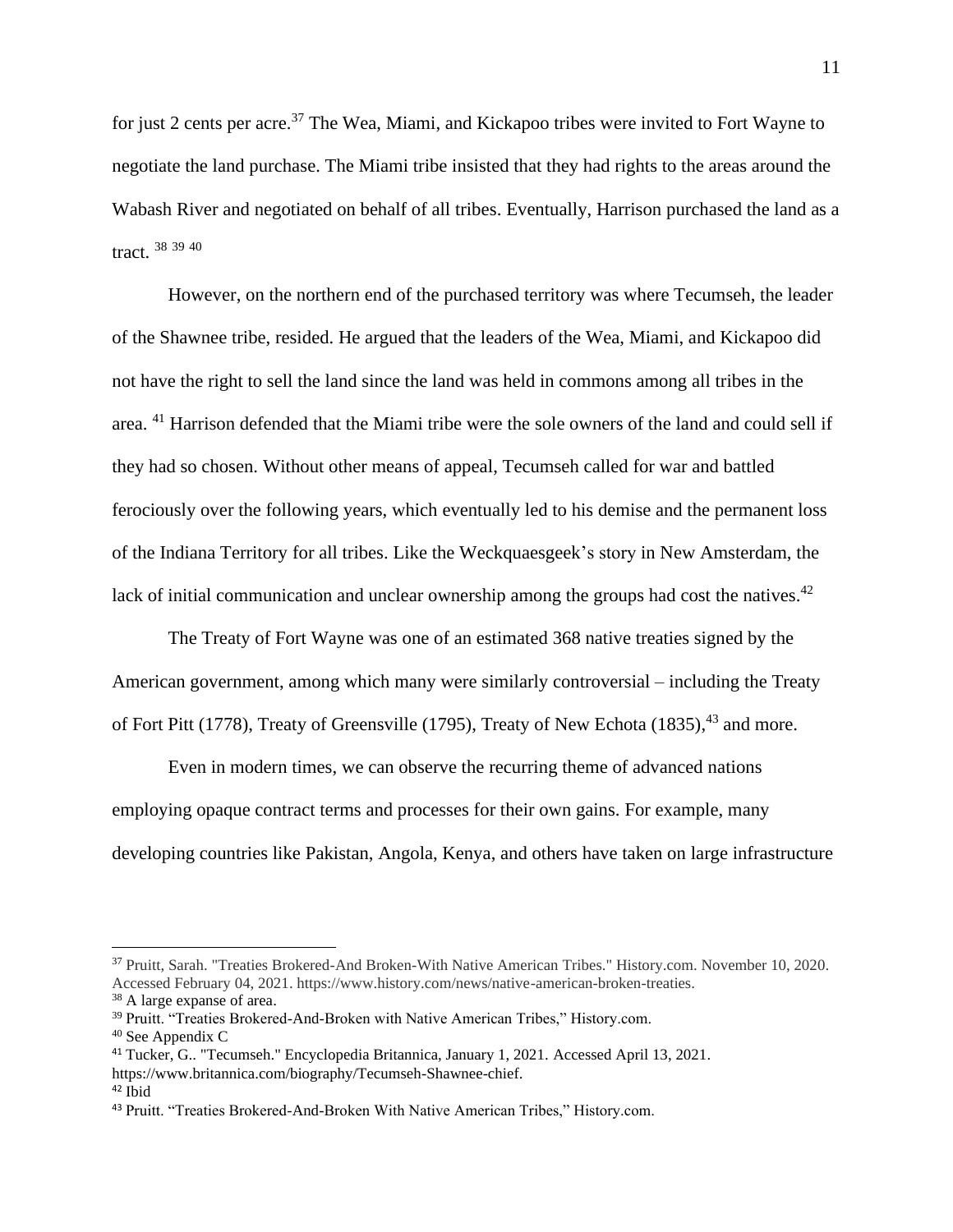debts, such as through China's Belt and Road Initiative,<sup>44</sup> that they struggle to repay. Take Kenya; the country's debt ranged up to 20 billion dollars and has been at risk of losing its strategically valuable Mombasa<sup>45</sup> port to creditors, which may lead to erosion of its sovereignty.  $46$ <sup>47</sup> Examples could be multiplied, but like the Dutch in the New World, powerful nations and business interests <sup>48</sup> continue to preen contractual fairness while they wield those same contracts to their advantage.

# **Lasting Impacts from Miscommunications in Trade and Land Agreements**

In the end, even perfect communication between the colonial powers and indigenous nations could not have prevented other means of abuse, but miscommunications had contributed to many conflicts and much suffering to the American natives. Language barriers, vague details, misinformation, and most of all, a vastly different value system, had since colonial times left vulnerable natives open to exploitation.

The Dutch colonialists, who were pioneers in trade with natives, were not able to communicate concrete terms of agreement nor establish proper negotiation counterparts. In their transaction with chief Seyseys of the Canarsee, the Dutch saw a good bargain and a title to a land that they regarded as private property. However, to most natives, individual and family rights to resources were often shared, where even outsiders could hunt games in communal lands for food,

<sup>44</sup> Fang, Jin. "The Belt and Road Initiative: Progress, Problems and Prospects." The Belt and Road Initiative: Progress, Problems and Prospects | Center for Strategic and International Studies. September 22, 2017. Accessed April 06, 2021. https://www.csis.org/belt-and-road-initiative-progress-problems-and-prospects.

<sup>45</sup> Britannica, T. Editors of Encyclopaedia. "Mombasa." Encyclopedia Britannica, October 2, 2017. Accessed April 13th, 2021. https://www.britannica.com/place/Mombasa.

<sup>46</sup> Ibid

<sup>47</sup> Council of Foreign Relations Task Force. *China's Belt and Road Implications for the United States*. PDF. New York: Council on Foreign Relations, 2021.

<sup>48</sup> Amindoni, Ayomi, and Rebecca Henschke. *"The Burning Scar: Inside the Destruction of Asia's Last Rainforests." BBC News. November 12, 2020. Accessed January 17, 2021. https://www.bbc.com/news/world-asia-54798452*.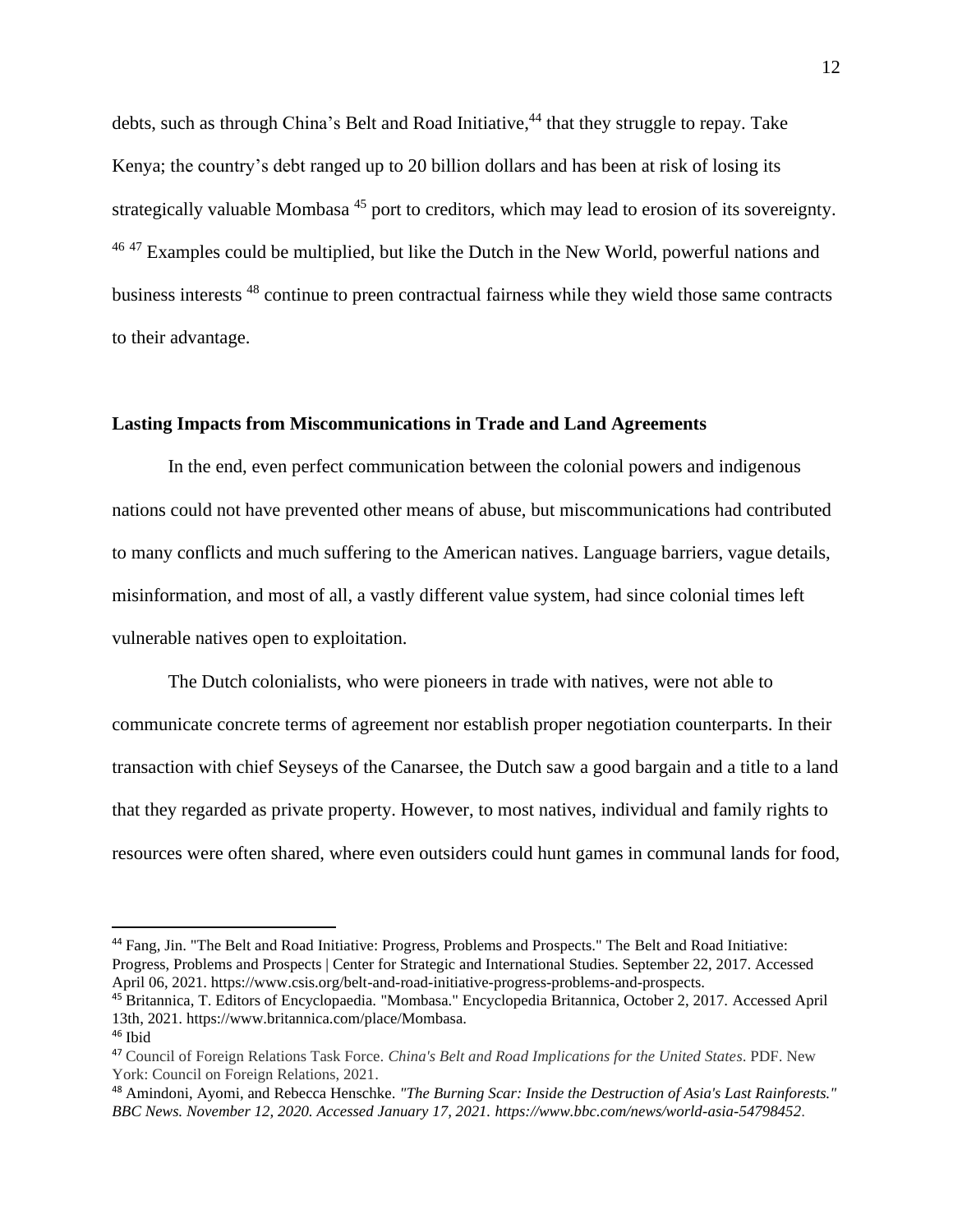following the Good Samaritan principle.<sup>49</sup> At the time, fishing and hunting in Manhattes Island was plentiful with games like deer, bears, wolves, porcupines, beavers, and more. So as far as Seyseys' own experiences and value system was concerned, "buying" land was equivalent to purchasing the stars. It was impossible.

<sup>49</sup> A norm developed through the nature of the aboriginal environment. Carlos and Lewis, "The Economic History of the Fur Trade 1670-1870, Economic History Association.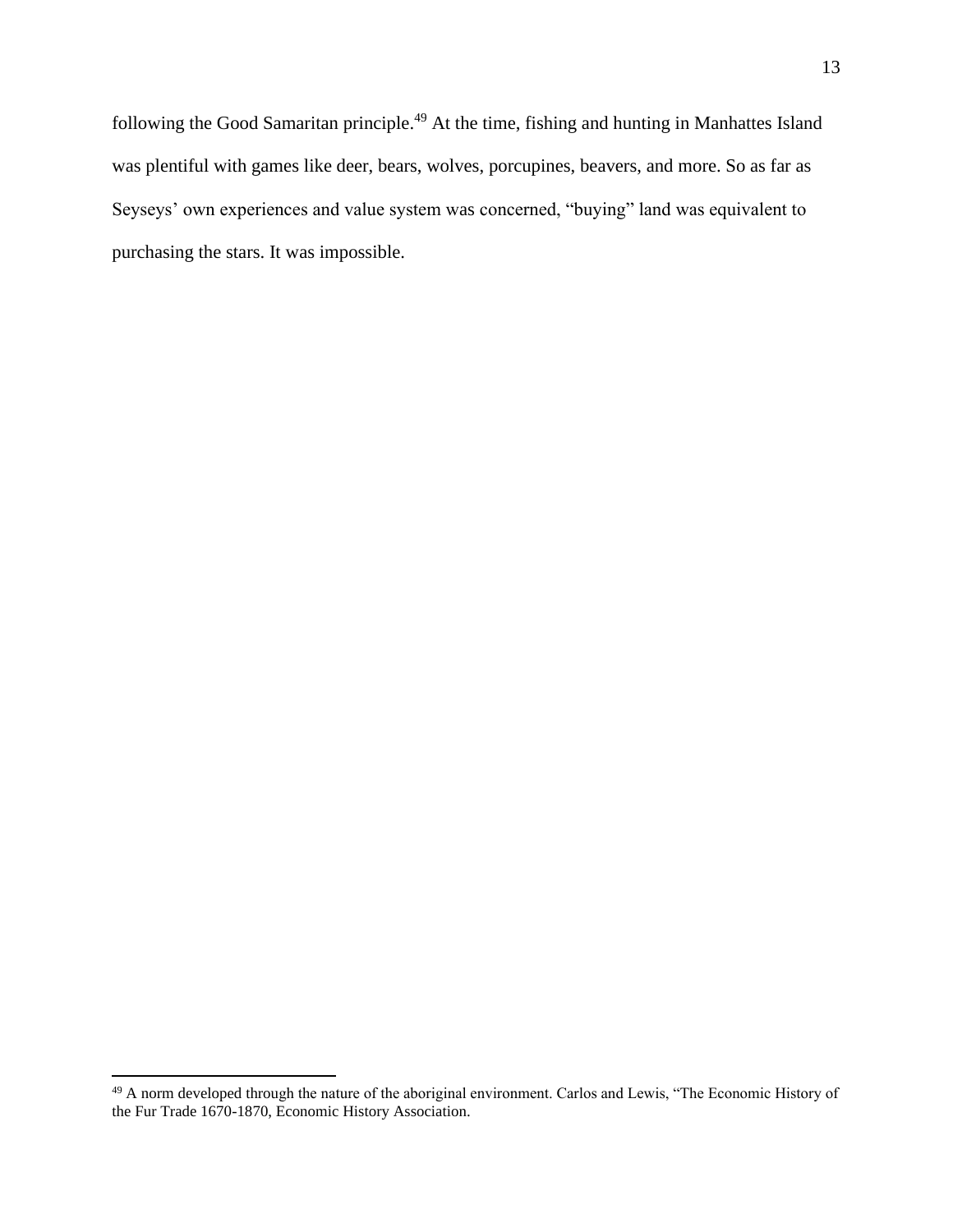**Appendix A**

 $16.68$ PH Loyle Rayhonde 3 Casa ful it applies there tower ren Renoton and adaptioned and it did 23 capture und rails Table Antonious and it of 23 applies und France Flows<br>That gauge as North and Care and the sampled<br>That and National Base of the New York and the Sampled<br>Great Trailers Annihaber New New York and New York<br>Great Partners Annihabe **SRYKS** ARCHIEF De van is say 60. quel il proof thee morals. of the same of the first sport was good and got<br>sure the ground. South and growth in the first of the ground of the same of the same of the same of the same o<br>Some ground Rouse, and handles they or your C. Got the Bourrout Rument, Confish in Sech. Hot Carpeloon was took ship is 7246 RULES WORLD 1782 OHAR WHEN  $675$  other over 36 Catholic weer 33 minutis<br>34 Halls WREP RE. Well gother Polities in Notific grit.  $\cdot$ hele motor Rooff Moffin Reed, of 21 Acmogrado as wounds Besols. In Amotor am den s? novem a Ub26 Dreve Hoo Neo: Dunstin, Right Beheghen PORTICN OF A LETTER WRITTEN AT AMSTERDAM, NOVEMBER 5. TION OF A LETTER WRITTEN AT AMSTERDAM, NOVEMBE<br>1626, ANNOUNCING THE PURCHASE OF THE "ISLAND<br>MANHATTES FROM THE WILD MEN FOR<br>THE VALUE OF SIXTY GUILDERS" From a factimile in the New York Public Library of the original in the Rijks Archief at The Hague

On November 5th, 1626, Dutch liaison Peter Schagen wrote a letter detailing a trade with the natives of the Manhattes Island. This letter was sent on behalf of the Dutch West India Company in New Netherlands to offices in Amsterdam.

Rizzuto, Angelo. *Letter Purchase of M*. August 1950. Anthony Angel Collection, Library of Congress, New York.

Note: Document accessed by Library of Congress, but translation is provided by reference below.

*"Document: The Purchase of Manhattan Island, 1626."* Dutch New York. March 27, 2018. Accessed January 31, 2021. https://www.thirteen.org/dutchny/interactives/manhattan-island/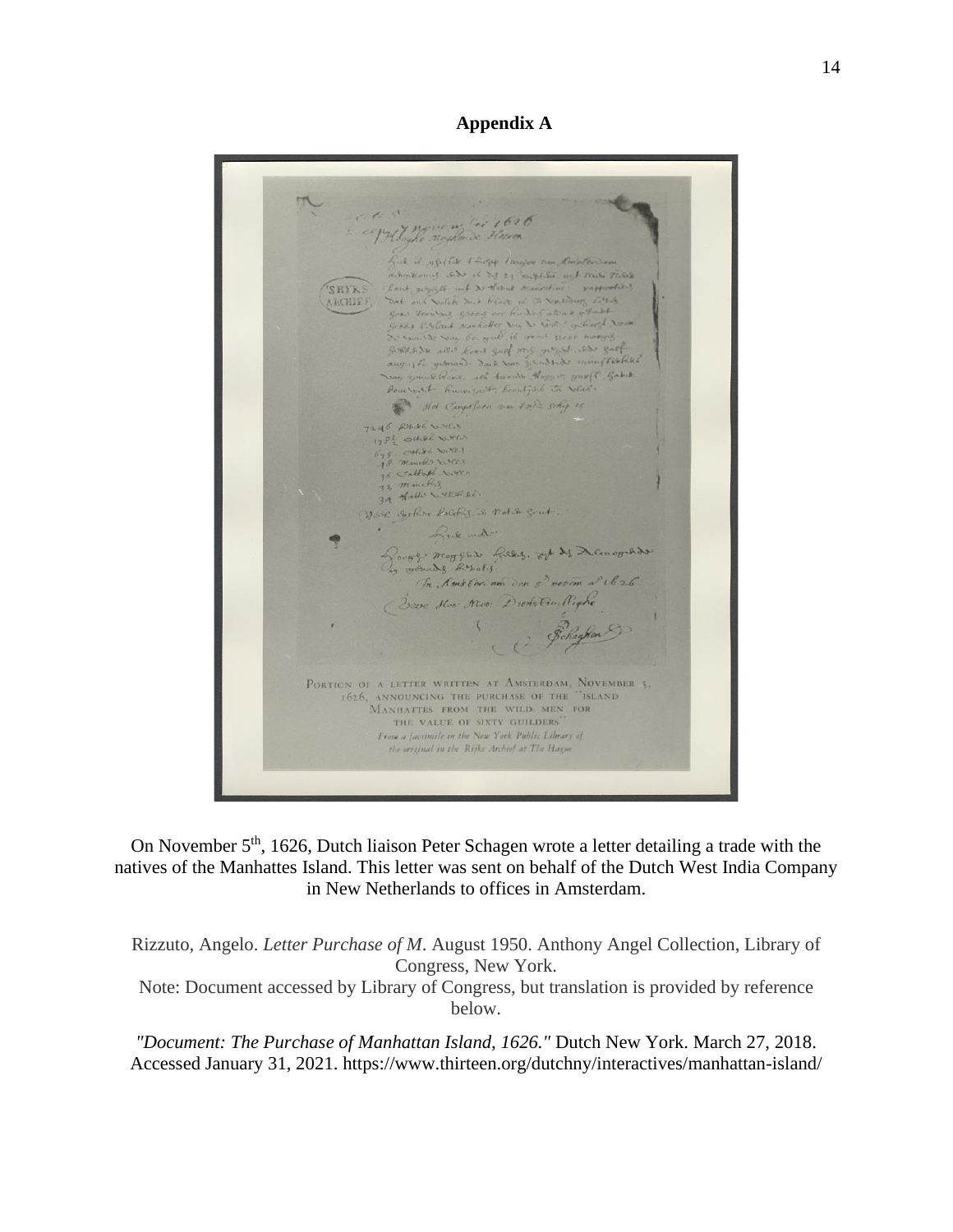# **Appendix B**

 $O<sub>2</sub>$  $13 - 13$ as worden under n  $1/1$ 

A land contract signed in 1664 by Willem Hoffmeyer purchasing islands in the Hudson River from three Mahicans. In this contract, you can see that the entire contract is presented in Dutch with the natives signing with simple animal drawings.

Picasa. *Land Deed, May 31, 1664, Willem Hoffmeyer Purchase of 3 Islands in the Hudson River near Troy from Three Native Mahicans*. June 12, 2013. Albany Institute of History and Art, Albany.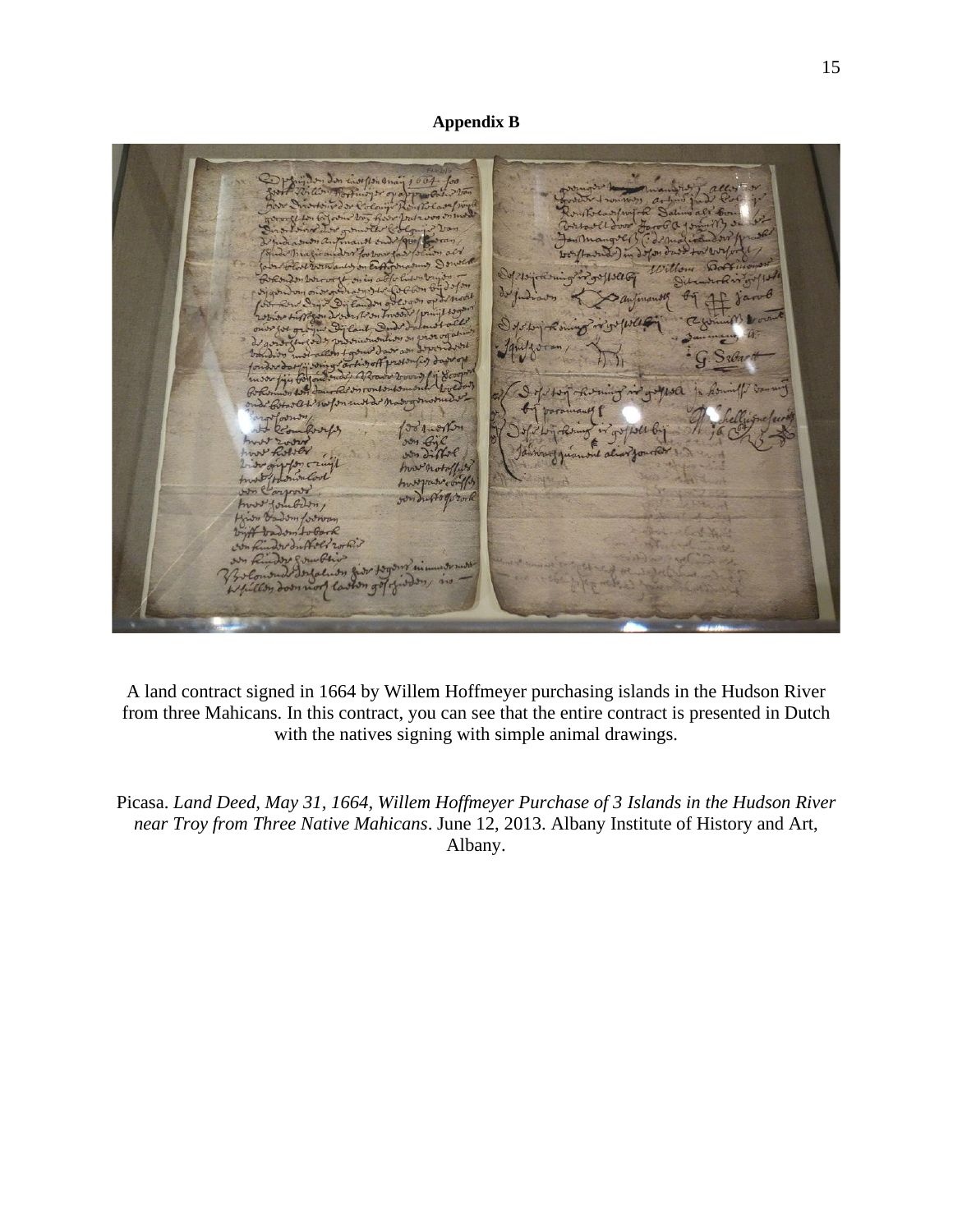James Madison President of the Vental States of Cabaccion bustelesson H. Winds A Finites Below the Marine us Main The D. P. S. Selection Process atomic of Wille henry Harryon Mining Cox " 1000 the Store Siber Hug  $C_{\sigma}$ Amback. In Tree wat the City of the mington the Lord on the sense eight has endonce of the United States the Thirtyfa By the President.  $\frac{1}{\sqrt{2}}$ Levelary of Chan. before more times theby born<br>to the trages the State

This document detailed the terms of the agreement among Governor Harrison, the Wea, the Miami, and the Kickapoo tribes. It includes the bounds of the purchased territory as well as the consensus of the tribes to the agreement. (The document was cut into two pieces with the agreement on the left and signatures on the right. A transcript was provided on the resource website.)

"Treaty of Fort Wayne, 1809" National Museum of the American Indian. Accessed February 04, 2021. https://americanindian.si.edu/static/nationtonation/treaty-fort-wayne-1809.html. Originally published in Indian Affairs: Laws and Treaties, compiled in 1904.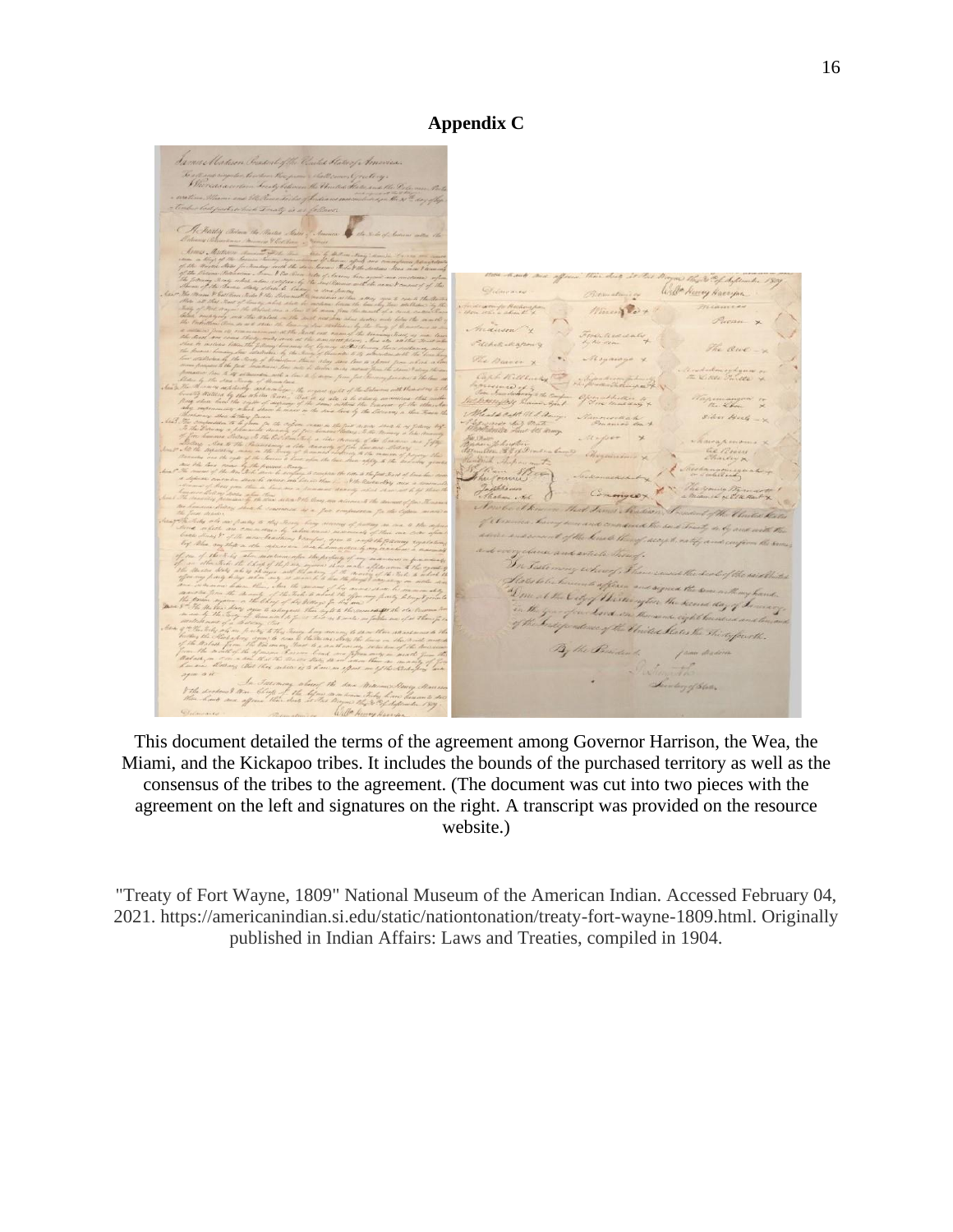#### **Annotated Bibliography**

## Primary Sources

De Vries, David Pieterzen. *Extracts from the Voyages of David Pieterszen De Vries, Master of Artillery in the Service of the United Provinces, Etc*. Compiled by Gernard Troost. New York, NY, 1841. Accessed January 25, 2021.

These journal extracted from David Pieterz De Vries provided an unfiltered point of view and experiences in the Americas. He wrote about his encounters with both settlers and native tribes and described trade deals, locations, and meals. This is not the original copy of his journal, but a compilation of its remains. Throughout the journal, Troost annotated terms to provide further insight and to help bridge the language gap.

Picasa. *Land Deed, May 31, 1664, Willem Hoffmeyer Purchase of 3 Islands in the Hudson River near Troy from Three Native Mahicans*. June 12, 2013. Albany Institute of History and Art, Albany.

This photograph of the initial contract between three native Mahicans (a group of people who lived north of the Weckquaesgeek) and a European settler showed how the native people were not provided with the fair terms of communication during trade negotiations. The signing of the Mahicans were indicated by small drawn figures on a contract in a language they were not familiar with.

Rizzuto, Angelo. *Letter Purchase of M*. August 1950. Anthony Angel Collection, Library of Congress, New York.

This transactional log written by merchant Peter Schagen detailed the deal between Peter Minuit and Seyseys. The document outlined the purchase of the land and provided insight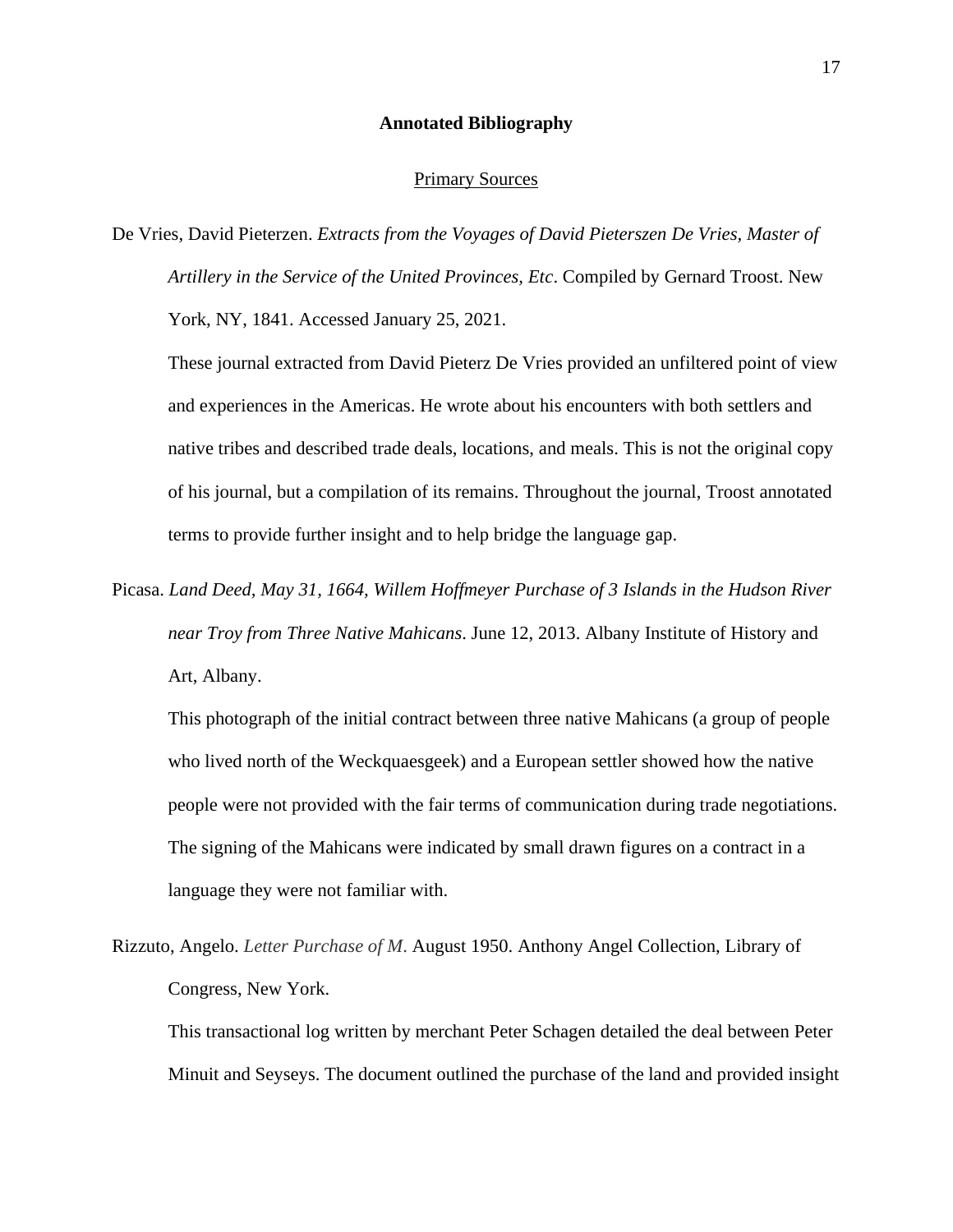into what types of goods were traded at the time. These reports to Amsterdam were further documentation on the Dutch trading-post empire at the time.

"Treaty of Fort Wayne, 1809" National Museum of the American Indian.

*https://americanindian.si.edu/static/nationtonation/treaty-fort-wayne-1809.html.*

Originally published in Indian Affairs: Laws and Treaties, compiled in 1904. This documentation of the Treaty of Fort Wayne detailed the terms of land ceded by the native tribes in the area to the United States. This source is available from the Smithsonian and the transcript clarified the terms of negotiation among the tribes.

# Secondary Sources

Amindoni, Ayomi, and Rebecca Henschke. *"The Burning Scar: Inside the Destruction of Asia's Last Rainforests." BBC News. November 12, 2020. Accessed January 17, 2021. https://www.bbc.com/news/world-asia-54798452*.

The story of the Mandobo tribe on the island of Papua gave me a modern perspective of businesses preying on opaque communication for financial gains. While I did not reference this group in this paper, I feel that this experience of this indigenous group in Papua depicted a similarity to Chief Seyseys' story. Throughout history, this is a common experience we hear where indigenous groups and native lands are exploited for use such as coffee plantations, palm oil plantations, cattle grazing land, etc.

Baker, Jordan. *"Kieft's War Against Native People: A Primer." New York Almanack. July 02, 2020. Accessed February 04, 2021. https://www.newyorkalmanack.com/2020/07/kieftswar-against-native-people-a-primer/.*

This article provided details of Kieft's War. It described how William Kieft's brash and callous actions negatively impacted the Dutch settlers and the native communities alike.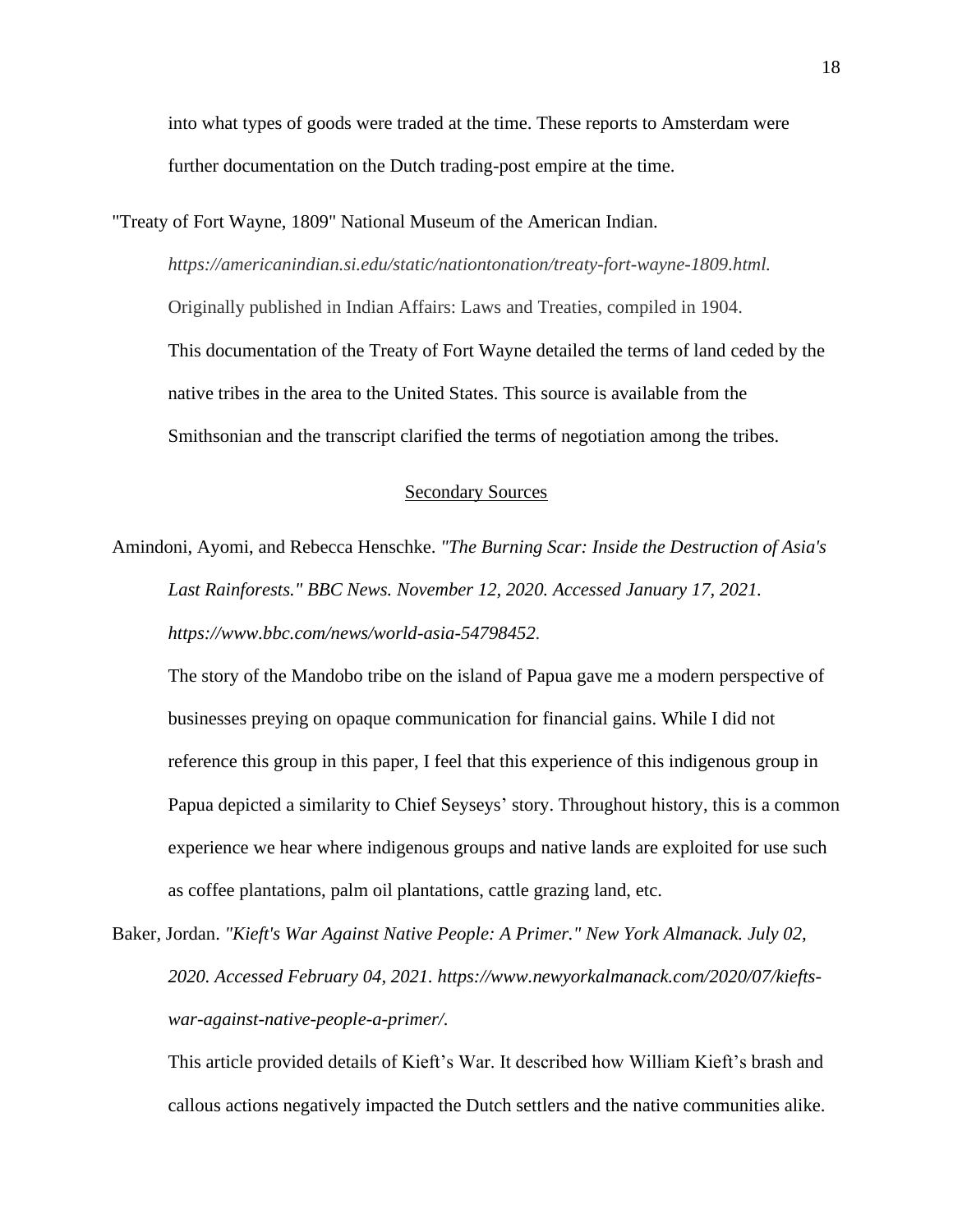Benchley, Nathaniel. *"The \$24 Swindle." American Heritage, December 1959. Accessed January 29, 2021.*

This essay, written by Nathaniel Benchley for the American Heritage magazine in 1959, provided the background for my thesis. It laid out the events that took place prior to the Manhattes Island exchange and highlighted the communication lapses between the groups. The (slightly humorous) way he approached the topic helped shape how I thought about the interactions between the two groups. It also served to emphasize unusual dynamics across different personalities.

Britannica, T. Editors of Encyclopaedia. "Mombasa." Encyclopedia Britannica, October 2, 2017. *Accessed April 13th, 2021. https://www.britannica.com/place/Mombasa.*

This brief reference of Mombasa from Britannica helped me understand it's place and importance to the world. This helped me understand that Mombasa's connection to many landlocked countries make it essential for trade in commerce among Kenya and surrounding countries.

Carlos, Ann M., and Frank D. Lewis. *"The Economic History of the Fur Trade: 1670 to 1870." EH.net. March 16, 2008. Accessed February 04, 2021. https://eh.net/encyclopedia/theeconomic-history-of-the-fur-trade-1670-to-1870/.*

With the increasing popularity of fur in the European countries, this article beautifully described the differences between the native American and European approach to land ownership rights, hunting rights and their general demeanors. Carlos and Lewis strongly indicated that the natives referred more to a Good Samaritan principle while the Europeans suffered from a classic case of Tragedy of the Commons in resource management.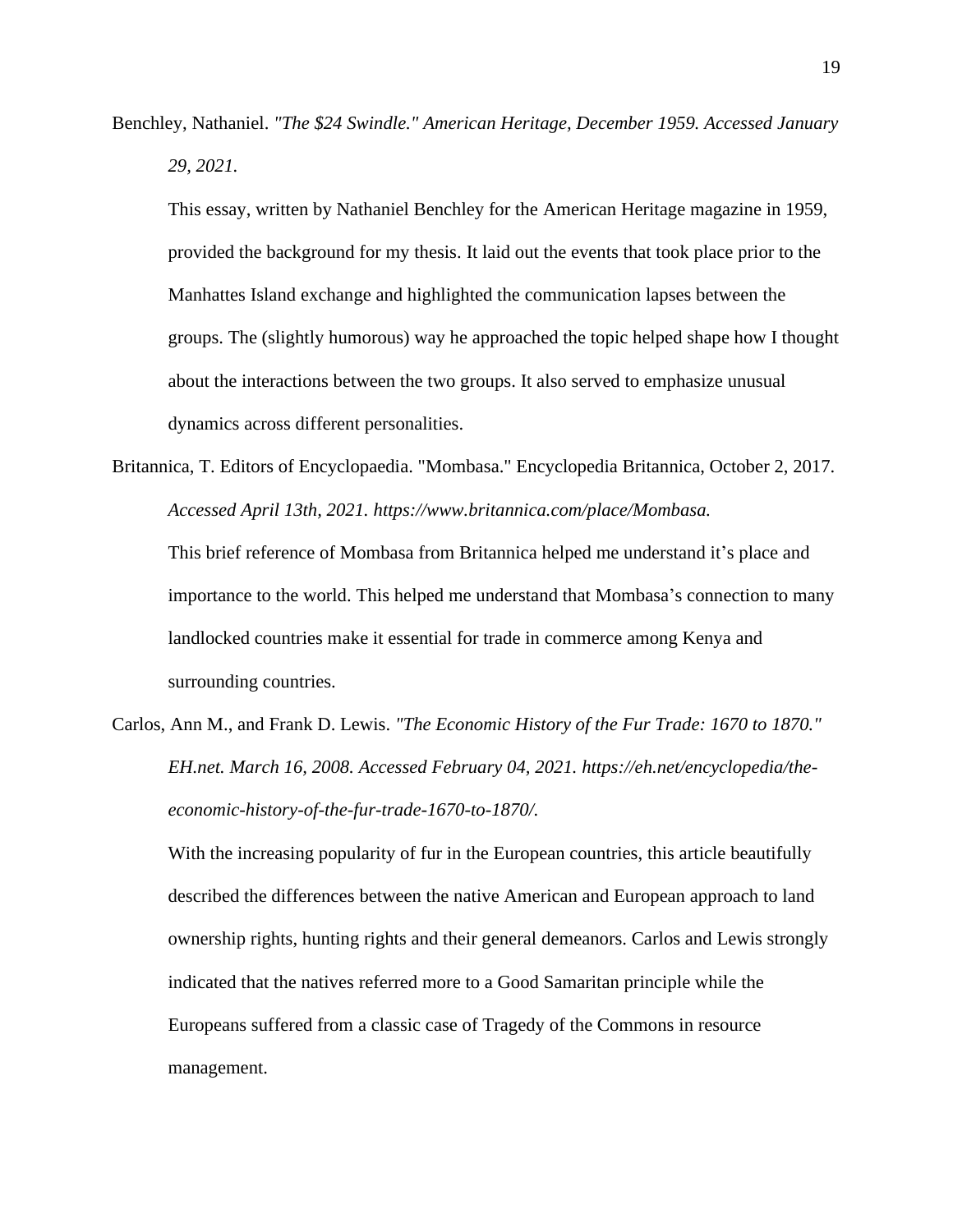Cohen, Doris Darlington. *"The Weckquaesgeek." Ardsley Historical Society. Accessed January 26, 2021. https://ardsleyhistoricalsociety.org/inthearchives/.*

This article by Cohen detailed the culture of the Weckquaesgeek and their place in history during the time of European encounters. It indicated their initial residential and hunting grounds, how they were affected by the purchase of the Manhattes Island, and the interactions with the Dutch following that event.

Council of Foreign Relations Task Force. *China's Belt and Road Implications for the United States*. PDF. New York: Council on Foreign Relations, 2021.

This report described many of the implications the Belt and Road Initiative had on various countries and areas. It displayed China's dominance over other countries in a very clear way.

*"Document: The Purchase of Manhattan Island, 1626." Dutch New York. March 27, 2018. Accessed January 31, 2021. https://www.thirteen.org/dutchny/interactives/manhattanisland/*

This resource provided translations of the Purchase of Manhattan (Appendix A) since the details were originally provided in Dutch.

Douglas, Peter A. *"Illustrating the Manhattan Purchase." New Netherland Institute. Accessed February 01, 2021. https://www.newnetherlandinstitute.org/history-andheritage/additional-resources/illustrating-the-manhattan-purchase/#.* This compilation of paintings and drawings depicting the purchase of Manhattes Island provided a European perspective of the transaction. In almost all pictures, the Europeans and Canarsees were seen being interacting with each other primarily with the Europeans

displaying their goods to the tribe.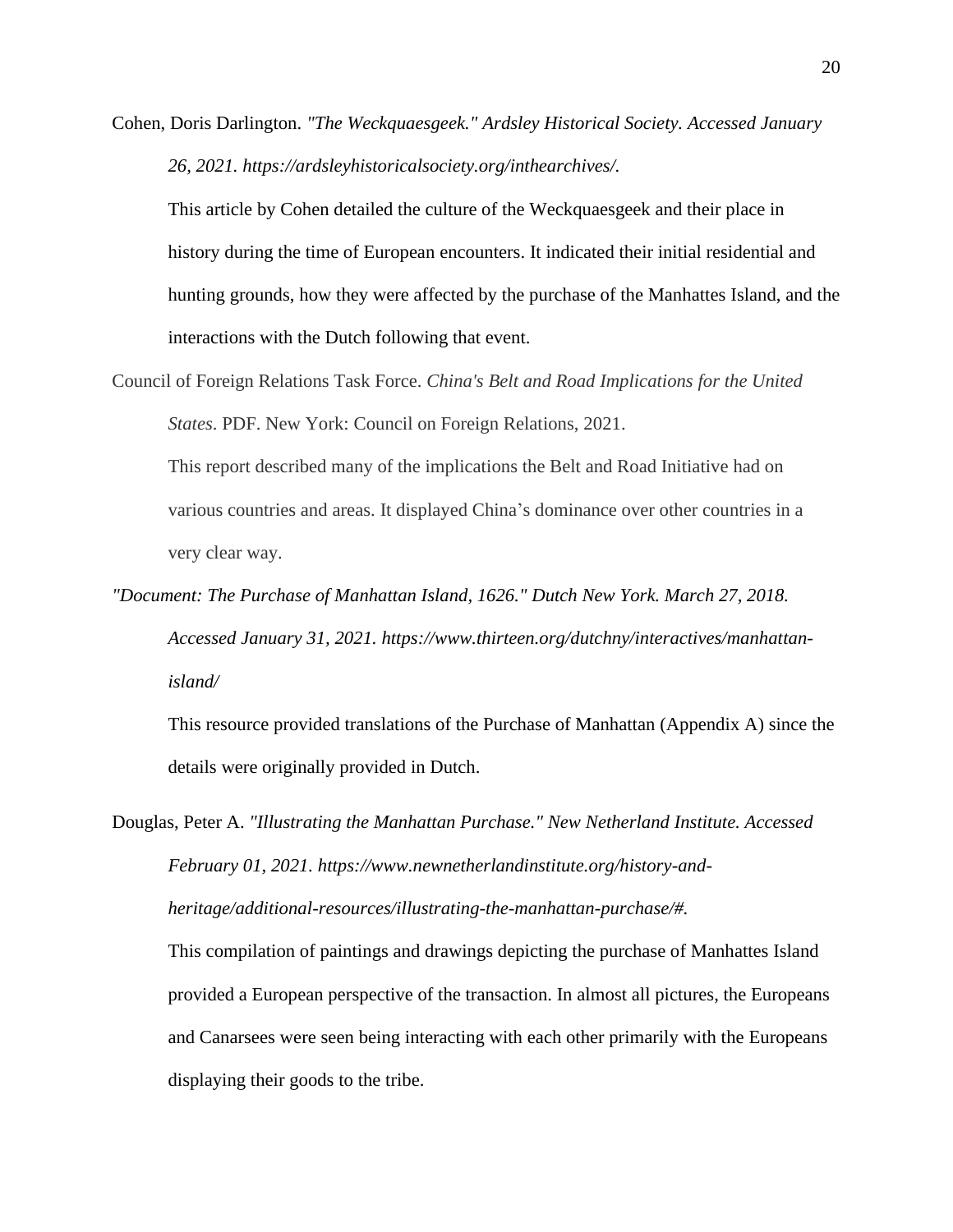*"The Dutch and the Indians." Native American Netroots. May 14, 2011. Accessed February 04, 2021. http://nativeamericannetroots.net/diary/961#:~:text=ytr.*

This article helped me understand the initial approaches to trade between the native and European populations early on. It described what types of goods were being traded among the groups and how it led to the development of the WIC. It also showed the popularity of Fort Wilhelmus and Fort Orange at the time.

Emmer, Pieter. "*West India Company, Dutch." Encyclopedia.com. January 31, 2021. Accessed January 31, 2021. https://www.encyclopedia.com/history/news-wires-white-papers-andbooks/west-india-company-dutch.*

This synopsis of the Dutch West India Company showed how the company's need to establish legitimacy was one of the reasons the contract took place during that time. It also described how the WIC took longer to fund than the VOC because investors saw that trades were already thriving without separately establishing WIC, thus making justification of further investments harder.

Fang, Jin. *"The Belt and Road Initiative: Progress, Problems and Prospects." The Belt and Road Initiative: Progress, Problems and Prospects | Center for Strategic and International Studies. September 22, 2017. Accessed April 06, 2021. https://www.csis.org/belt-androad-initiative-progress-problems-and-prospects.*

*"Fort Orange." A Tour of New Netherland. Accessed February 04, 2021. https://www.newnetherlandinstitute.org/history-and-heritage/digital-exhibitions/a-tourof-new-netherland/albany/fort-orange/.*

This article described the importance of Fort Orange in Dutch-Native trade relations during the early 1600s. Fort Orange was a spot along the river where natives from the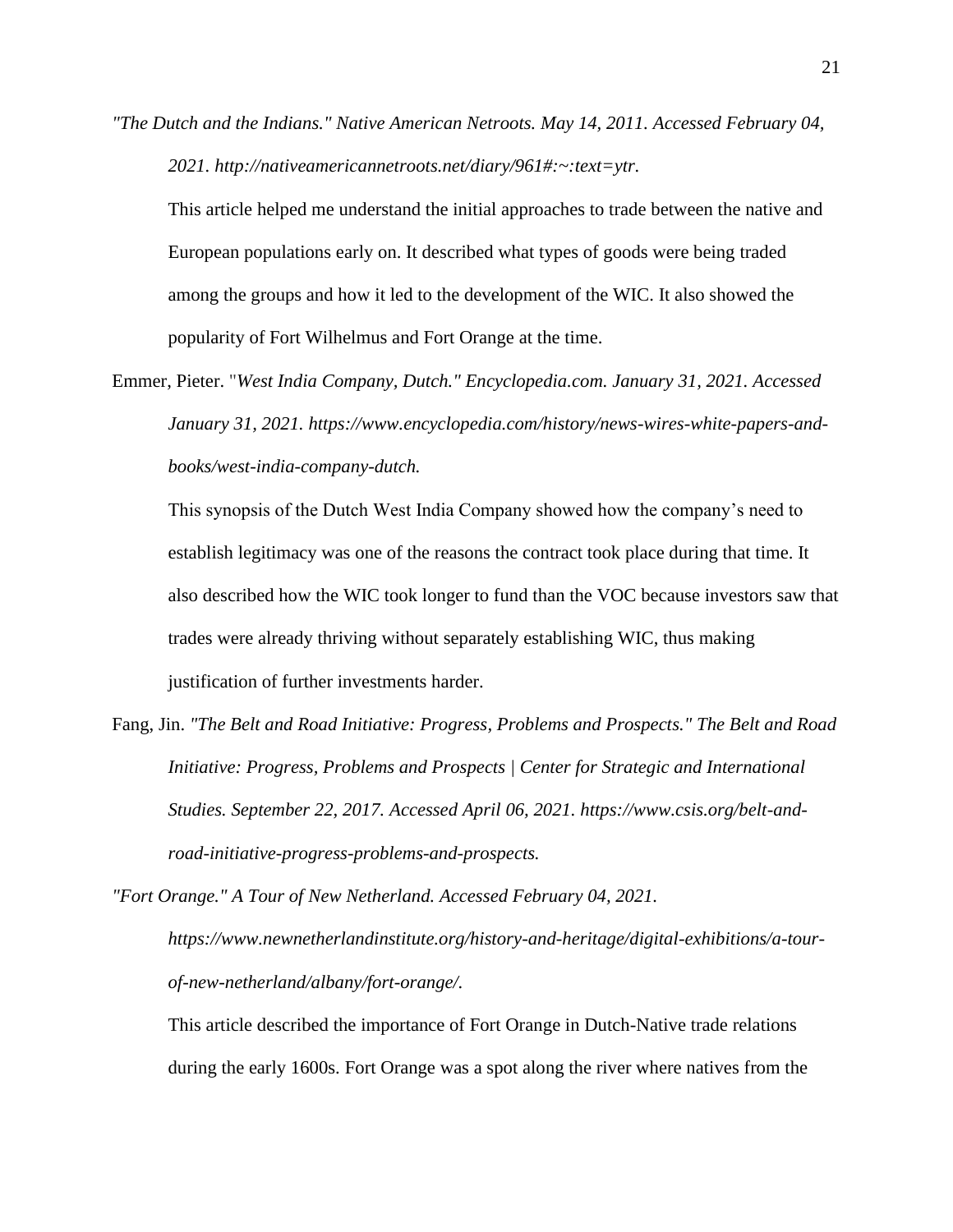west would sail down the Hudson river to meet and exchange various furs and timber for European goods and wampum (a type of shell bead used as currency).

*"Guilder." Dictionary.com. Accessed January 31, 2021.*

*https://www.dictionary.com/browse/guilder.*

Defined the definition of a "guilder" which is the currency referred to in The Purchase of Manhattan (Appendix A). It was a basic monetary unit used by the Netherlands,

Germany, and Austria up until the introduction of the Euro.

*"Indiana Territory." Indiana Territory - Ohio History Central. Accessed February 04, 2021. https://ohiohistorycentral.org/w/Indiana\_Territory.*

This source helped me understand the limits and details of the Treaty of Fort Wayne in 1809. Defining the vast tract of land that the Miami, Wea, and Kickapoo tribes ceded to Harrison helped me to delve further into the perspective of Tecumseh, who fought tirelessly to regain the territory back and why his clan sacrificed to the efforts.

Kelley, Tina. *"In Their Footsteps." The New York Times. May 02, 2004. Accessed February 05, 2021. https://www.nytimes.com/2004/05/02/nyregion/in-their-footsteps.html.*

This article gave an idea of just how much of the native culture was lost during this time. It described the lost legacies between the Wappinger and Lenape tribes, which were both prominent groups in the New York area during that time. Kelley emphasized the elements of the culture left behind that people can still see today but inferred its tragic loss as well.

Manbeck, John B. *"Ask a Historian: What Happened to Brooklyn's Native American Tribes?" Brooklyn Daily Eagle. October 11, 2019. Accessed February 03, 2021. https://brooklyneagle.com/articles/2019/05/02/ask-a-historian-what-happened-tobrooklyns-native-american-tribes/.*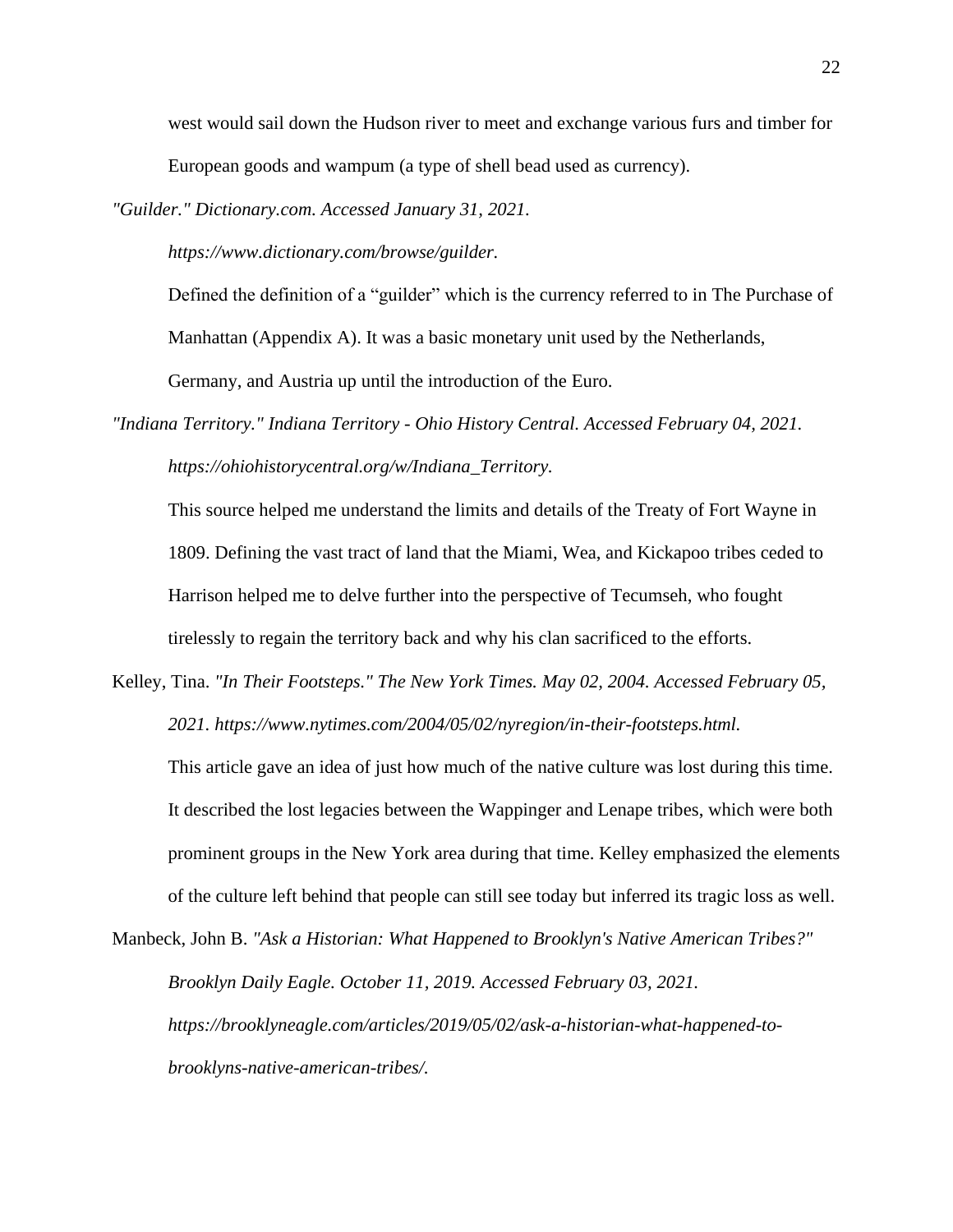This article described the "disappearance" of tribes surrounding the New York area. Manbeck provided helpful statistics and a historical recollection of the hardships, battles, and circumstances that the tribes had faced since the arrival of the Dutch settlers.

Mancall, Peter C. *"Strangers In A New Land." American Heritage, Spring 2009. Accessed February 01, 2021.*

This periodical written by Peter Mancall for the American Heritage Magazine summarized and recalled Henry Hudson's initial voyage to the America, which gave the Dutch claim to the land by "right of exploration". This first encounter with the New World provided the basis for future negotiations and contracts in the coming centuries.

Martin, Philip. *"Our Cheating Hearts - From Peter Minuit to Jose Altuve." Critical Mass. January 26, 2020. Accessed February 04, 2021.* 

*https://www.arkansasonline.com/news/2020/jan/26/our-cheating-hearts-from-minuit-toaltu/.*

This article by Martin described the "cheating mentality" that was dominant throughout history. Martin described how this shortcut thought process was inherent across all types of people from various time periods. By using different stories from diverse people and time periods, he analyzed this mentality as it was manifested across separate groups.

Marton, Janos. *"Today in NYC History: A 1643 Massacre of the Lenape Almost Dooms New Amsterdam." Untapped New York. January 28, 2019. Accessed February 05, 2021. https://untappedcities.com/2015/02/25/today-in-nyc-history-a-1643-massacre-of-thelenape-almost-dooms-new-amsterdam/.*

This article by Janos Marton described the circumstances predating the Pavonia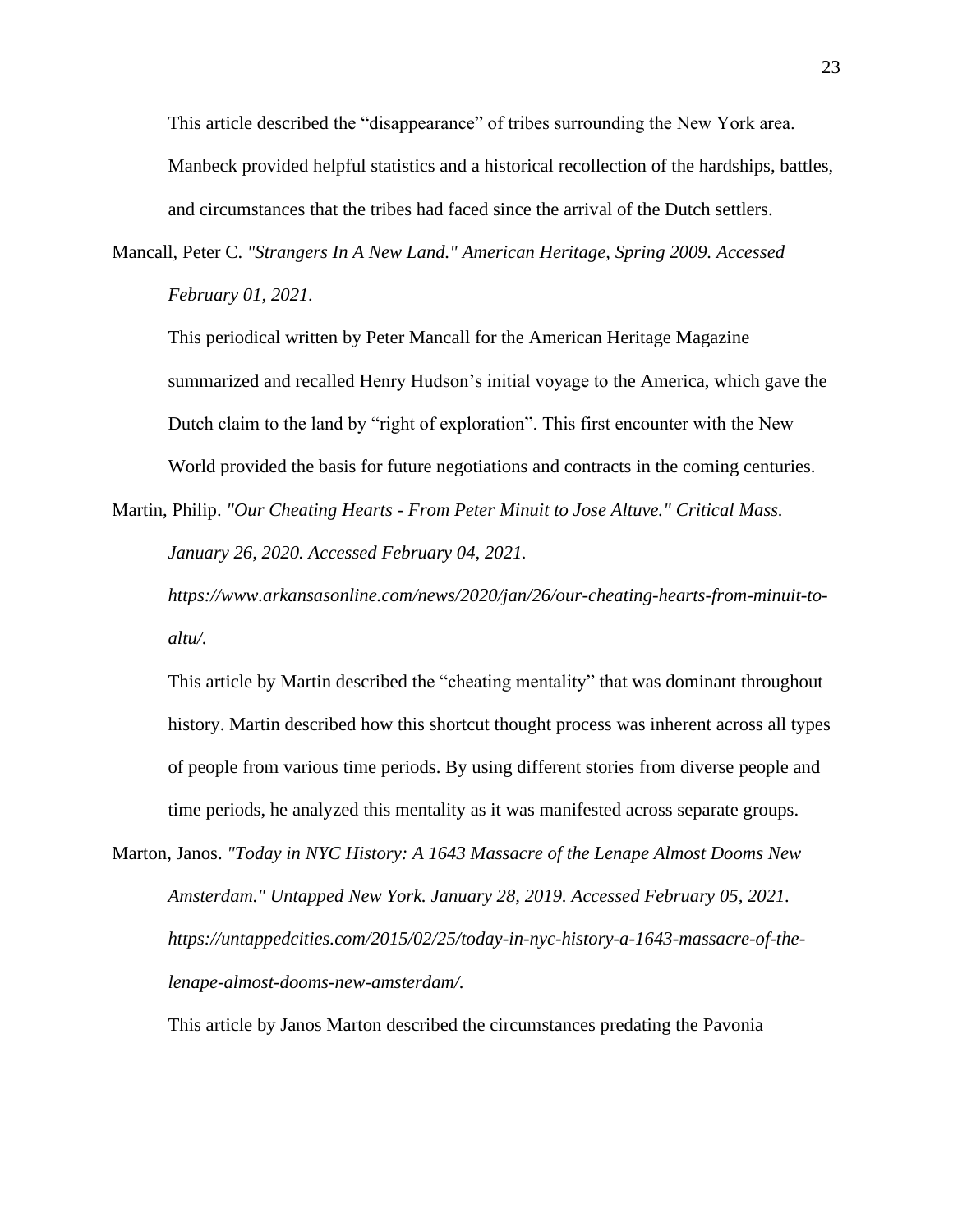Massacre. In my process of understanding the perspectives of the Dutch and the natives, I really found this text insightful in illustrating the pre-existing tensions.

*"Pavonia." A Tour of New Netherland. Accessed February 03, 2021.* 

*https://www.newnetherlandinstitute.org/history-and-heritage/digital-exhibitions/a-tourof-new-netherland/hudson-river/pavonia/.*

This article detailed the area of in which the Weckquaesgeek and the Tappan dwelled prior to the Pavonia Massacre, which was the premise to Kieft's War (also known as the Wappinger War).

Phelan, Ben. *"Dutch East India Company: The World's First Multinational." PBS. January 07, 2013. Accessed January 31, 2021.* 

*https://www.pbs.org/wgbh/roadshow/stories/articles/2013/1/7/dutch-east-india-companyworlds-first-multinational/.*

This article described the achievements of the Dutch in the economic world, highlighting their part in the creation of the public stock market which was the basis of many economies (including that of the United States today). It showed how advanced the Dutch were in terms of economic practices in comparison to the native people. However, it is prudent to remember that the creation of many such financial instruments was to align with European values, not those of the indigenous tribes.

Pruitt, Sarah. *"Treaties Brokered-And Broken-With Native American Tribes." History.com. November 10, 2020. Accessed February 04, 2021. https://www.history.com/news/nativeamerican-broken-treaties.*

This article provided insight into what types of treaties were signed between the native tribes and the American government. While this source did not provide a comprehensive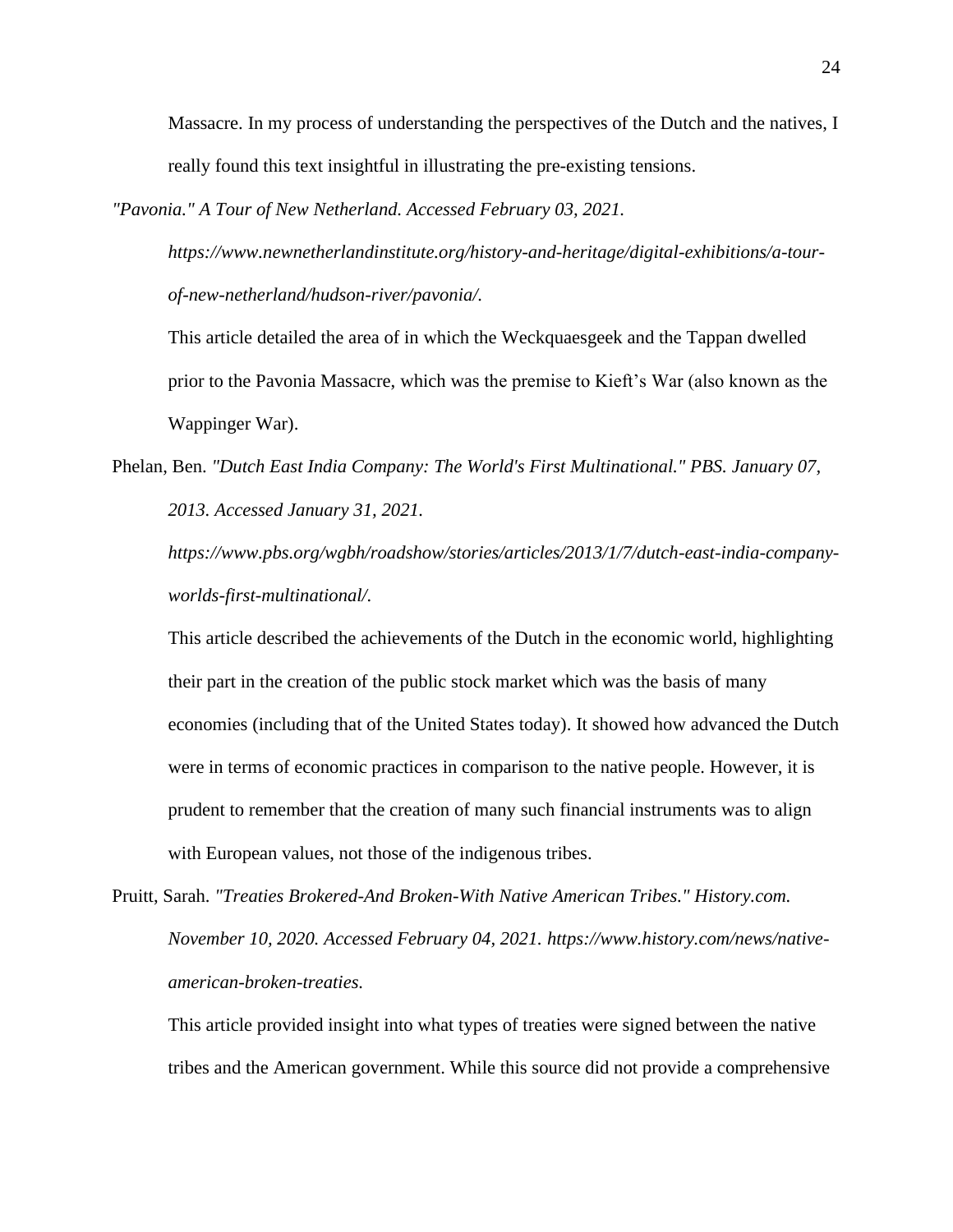review of all treaties signed or all contracts made between native and settlers of European descent, it highlighted some of the most prominent deals between 1778 and 1871. I found it really interesting how there were many unusual types of communication lapses among various groups, depending on the situation.

Soniak, Matt. *"Was Manhattan Really Bought for \$24?" Big Questions. October 02, 2012. Accessed February 05, 2021. https://www.mentalfloss.com/article/12657/was-manhattanreally-bought-24.*

This article helped me understand how inflation and currency discrepancies were accounted for in the many estimates on the Purchase of Manhattan, and how most of the value was represented by European trade goods.

Tucker, G.. "Tecumseh." Encyclopedia Britannica, January 1, 2021. *Accessed April 13, 2021. https://www.britannica.com/biography/Tecumseh-Shawnee-chief.* This article described Tescumeh's life and involvement following the Treaty of

Greenville. It also followed his life from his childhood which further illuminated his point of view during those times.

Zotigh, Dennis. *"The Treaty of Fort Wayne, 1809-a Treaty That Led to War-goes on Exhibit." Smithsonian National Museum of the American Indian. September 29, 2017. Accessed January 19, 2021. https://www.smithsonianmag.com/blogs/national-museum-americanindian/2017/09/29/treaty-fort-wayne-1809/.*

This article reflected the introduction of the Treaty of Fort Wayne going on exhibit and its importance in the gallery of American Indian artifacts. It further described the terms of agreement by both parties and at the bottom, designated which chiefs and warriors from